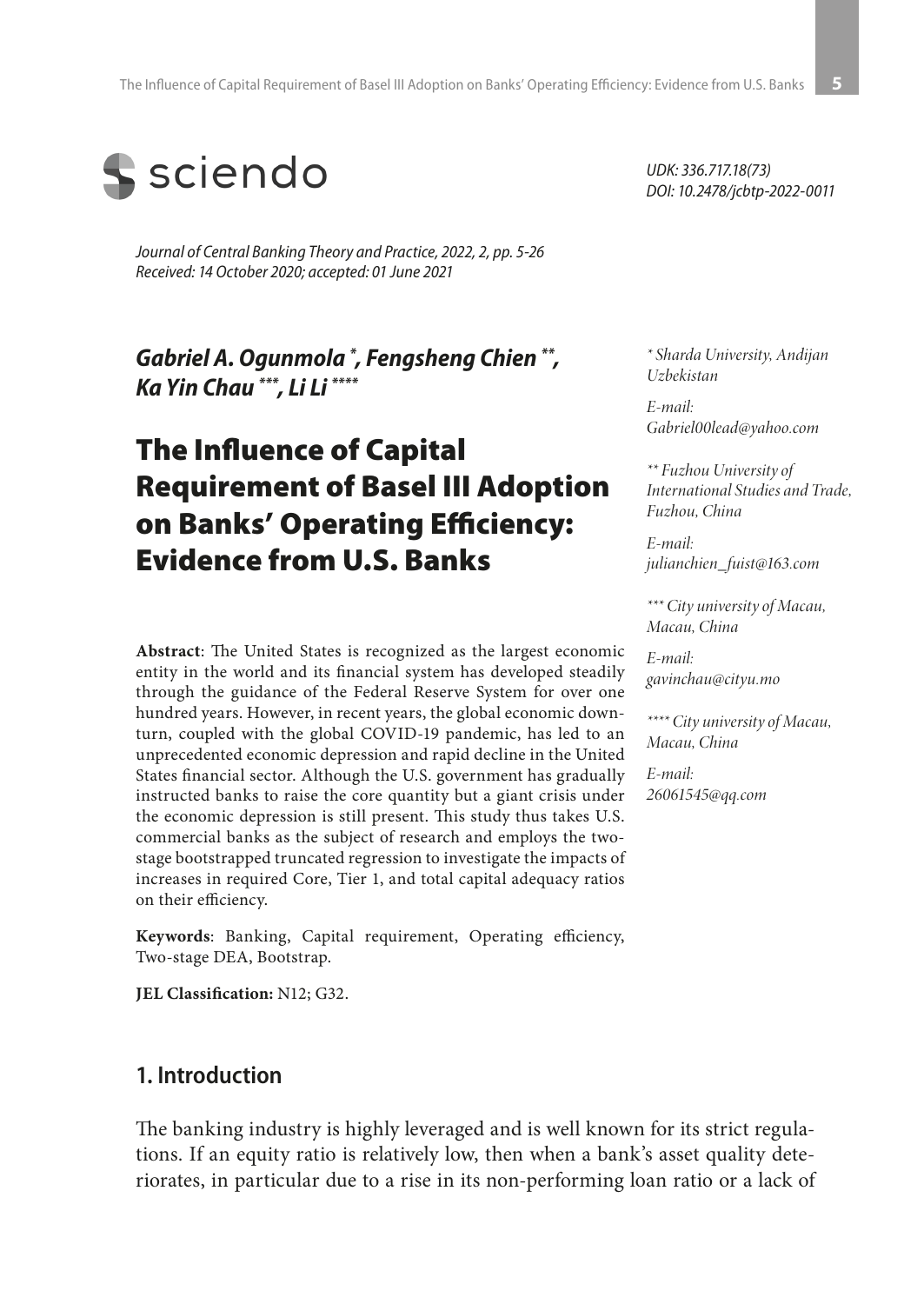market liquidity caused by COVID-19, it will face a huge risk of default. In the past, to ensure the stable operations of banks, the Bank for International Settlements (BIS) put forward the Basel Capital Accord in 1988, which stipulates that the capital adequacy ratio of commercial banks should not be less than 8%, and published transnational norms that mainly regulate credit risk. However, the prevalence of regulatory capital arbitrage and the increase in scale and complexity of large banks and the financial economic environment highlighted its shortcomings. The 1996 amendments incorporated market risk into the calculation of capital demand and emphasized the significance of three pillars: the development and trend of the capital adequacy ratio, supervision and inspection by regulators, and market discipline.

Banking regulators around the world then quickly agreed to the new rules for the largest global banks, known as Basel III, in an effort to avoid a repeat of the global financial crisis that erupted in 2008. The agreement forces banks to raise capital reserves to create a more stable financial system. Under the agreement, commercial banks still allocate at least 8% of their risk-weighted assets to cover potential losses, but in addition they must add a "capital protection buffer" of no less than 2.5% of their risky assets, and bank regulators shall impose an arbitrary counter-cyclical buffer of 2.5% during periods of high credit expansion, so as to protect the banking industry from losses during periods of excessive credit growth and financial stress. This significantly increased the minimum capital adequacy ratio of banks from 8% to 13%, while at the same time meeting the standard of no more than a 50% tier 2 capital ratio. In order to meet the capital adequacy requirements, especially the tier 1 capital ratio, commercial banks need to inject more common equity. As the cost to raise equity capital is much higher than other ways of financing, such as issuing bonds, etc., the increase in operating costs will affect the performance of bank management. Thus, an urgent problem that needs to be solved is how commercial banks can achieve steady development by increasing their input-output ratio and control operating costs to improve business performance (Roy et. al., 2021).

This study focuses on U.S. banks and explores how they can maintain their sound development by providing operational efficiency in the context of the enhanced requirements of Basel III on the core capital adequacy ratio and Tier 1 capital adequacy ratio. This paper analyses the input-output efficiency of banks through empirical analysis and data envelopment analysis and puts forward feasible suggestions to help them improve efficiency and maintain stability of the financial system.

Data envelopment analysis (DEA) was set up by Charnes, Cooper and Rhodes in 1978, which extended the concept of Farrell (1957). This method mainly takes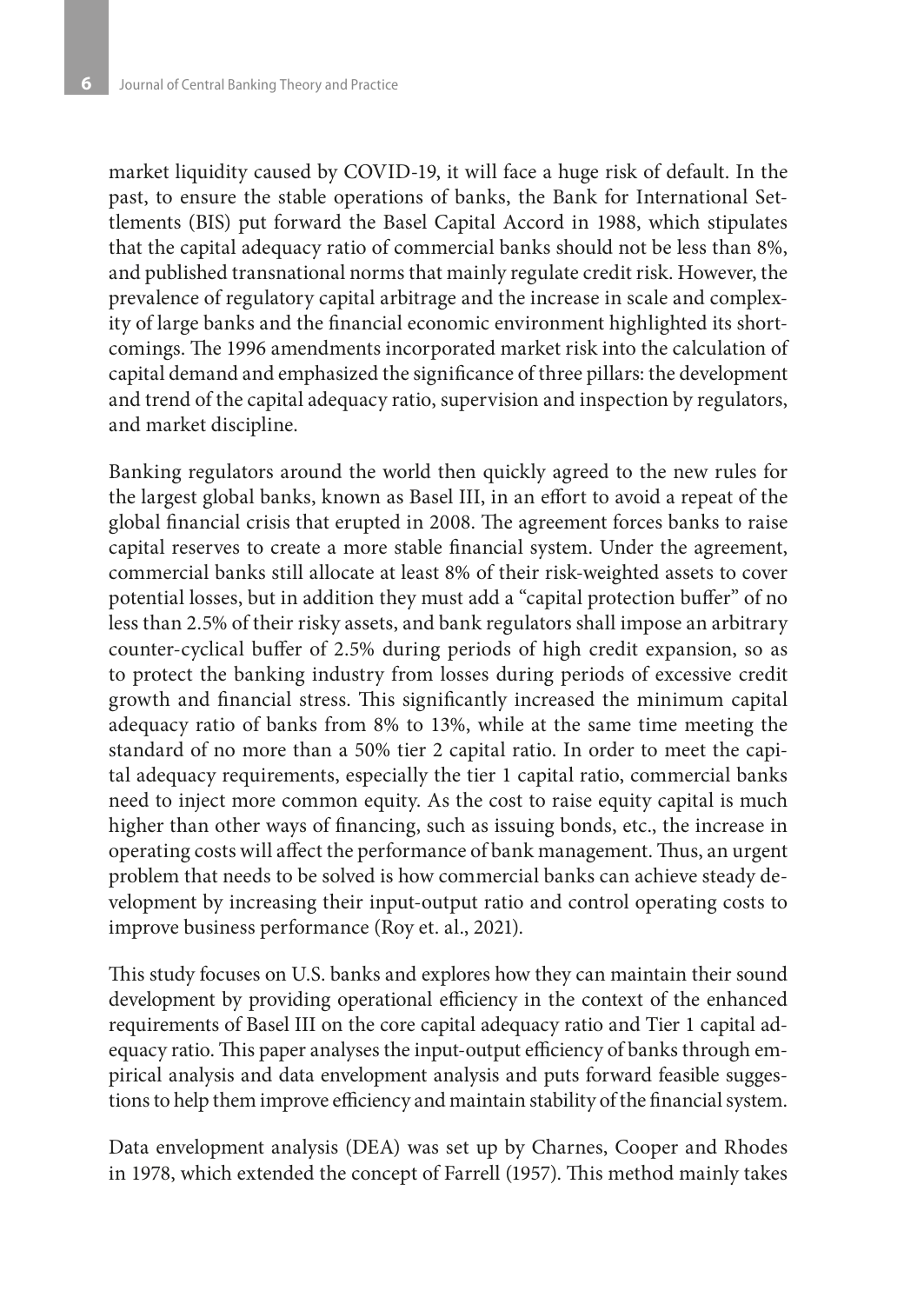maintaining decision-making units (DMUs) and output or input in a certain value and uses mathematical analysis tools on statistical related data. Its advantage is that it does not need to set up a function and can measure multiple inputs and multiple outputs. Therefore, this research method has been widely used in the analysis of efficiency output in the financial industry (Sherman and Gold, 1985; Seiford and Zhu, 1999; Banker, Chang and Lee, 2010; Curie, Guarda, Lozano Vivas and Zelenyuk, 2013; Curie and Lozano Vivas, 2015).

According to the literature review, many scholars adopt the two-stage analysis method. The first stage assumes that there is a role unit DMU, which uses multiple inputs and produces multiple outputs. Because one cannot observe the real set of production possibilities, we must use the observable input-output samples to estimate. The second stage takes the estimated value of DEA model in the first stage to analyse the impact of environmental variables on business efficiency via a regression model. According to Simar and Wilson (2007) and Li and Hu (2010), it is mainly the shadow price of limited samples of the DEA model that determines whether the efficiency is equal to 1, rather than the nature of potential variables. Therefore, the best analysis method in the second stage should be the truncated regression model. The analysis method used in this study is also a backtracking regression model that helps us to explore the impact of capital adequacy requirements on the operating efficiency of the U.S. banking industry.

#### **2. Literature Review**

The capital adequacy ratio reflects the extent to which a commercial bank can absorb losses with its own capital before depositors and creditors suffer losses on their assets. Research on the correlation between the capital adequacy ratio and bank operation efficiency mainly focuses on the following aspects. First, looking at the correlation between the business cycle and capital adequacy ratio, some scholars studied the optimal value management of a capital buffer. Second, from the perspective of risk management, traditional scholars noted that in order to maintain a certain level of capital, banks will reduce high-risk speculation (Shobande, & Shodipe, 2021). On the contrary, some scholars found that the capital adequacy ratio will increase the high-risk behaviour of banks. Some scholars have analysed the impact of capital requirements on bank risk management from the perspective of deposit insurance and considered the relationship between cost and income to carry out risk management (Vučinić, 2020). Finally, scholars from different countries put forward different views on how to improve the operational efficiency of banks under regulatory constraints.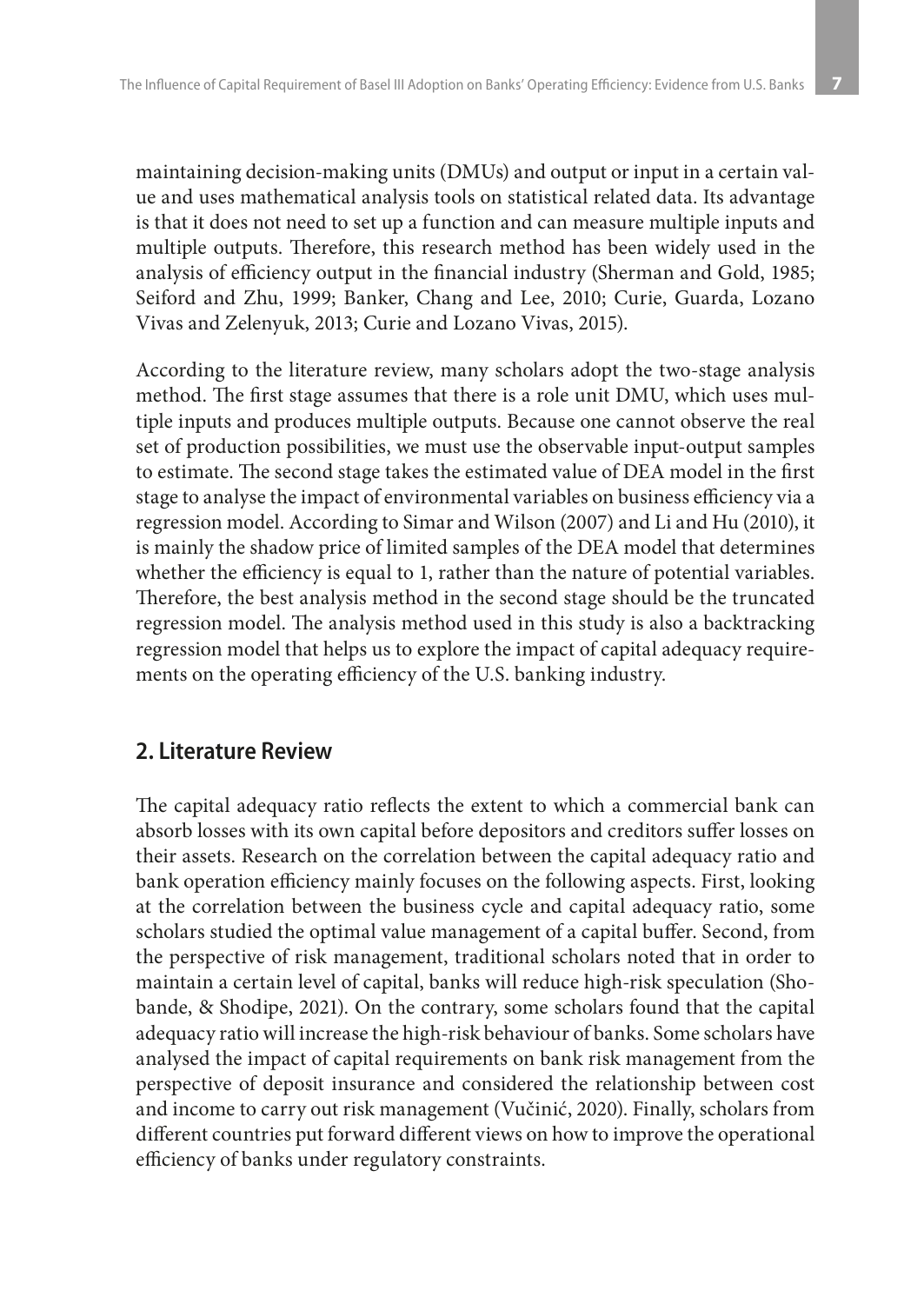Jokipii and Milne (2006), Aikman, Bridges, Kashyap and Siegert (2019), and Garcia (2019) stated that banks will maintain asset liquidity in a counter-cyclical manner and increase their capital buffer to make it consistent with business cycle fluctuations and to control credit risk, portfolio risk, and arbitrage risk. Chami and Cosimano (2010), Hyun and Rhee (2011), and Rime (2001) pointed out that banks may hold a higher proportion of capital in order to meet regulatory requirements. When the capital adequacy ratio is close to the prescribed level, a sufficient capital buffer can prevent regulatory intervention, but there is no risk management. Borio, Furline and Lowe (2001) offered that if banks reduce loans to maintain a high capital adequacy ratio, then this will decrease the capital supply of financial markets, and economic development will slow down.

Wheelock and Wilson (2000), Beltratti and Stulz (2012) presented that the higher the bank capital, the lower the probability of failure. Jokipii and Milne (2008) found that during an economic recession, loan loss reserves increase, which leads to a decrease in the capital ratio. Therefore, traditional scholars (Dewatripont and Tirole, 1994; Berger, Herring and Szegö, 1995; Keeley and Furlong, 1990) believe that banks will reduce risk speculations to maintain a certain capital level.

Some scholars have shown that an adjustment to the capital adequacy ratio will increase the risk behaviour of banks (Flannery, 1989; Gennotte and Pyle, 1991; Rochet, 1992; Besanko and Kanatas, 1996; Blum, 1999; Keeley and Furlong, 1990). Others stated that although capital requirements enhance the stability of banks, unregulated banks will take on too much portfolio and leverage risk to maximize shareholder value at the expense of deposit insurance.

Blum (1999) and Shim (2010) noted how capital regulatory requirements reduce the feasibility of increasing risky assets in a portfolio. Only by selecting the appropriate risk weighted asset portfolio to prevent and control risk can banks adhere to the role that the capital adequacy ratio plays and to ensure their stable operations. Gennotte and Pyle (1991) pointed out that capital requirements will increase the marginal cost of banks. However, the existence of deposit insurance may lead to moral hazard and increase the weight of risky assets to improve profitability. Milne (2002) believed that banks will balance the relationship between cost and income under capital requirements and strive to maximize profits under the condition of controllable costs.

According to the correlation analysis of capital and risk, Flannery (1989), Keeley and Furlong (1990) showed that bank capital is negatively correlated with risk. Calem and Rob (1999) further pointed out that the correlation curve between capital position and risk is U-shaped. The risk decreases with the increase of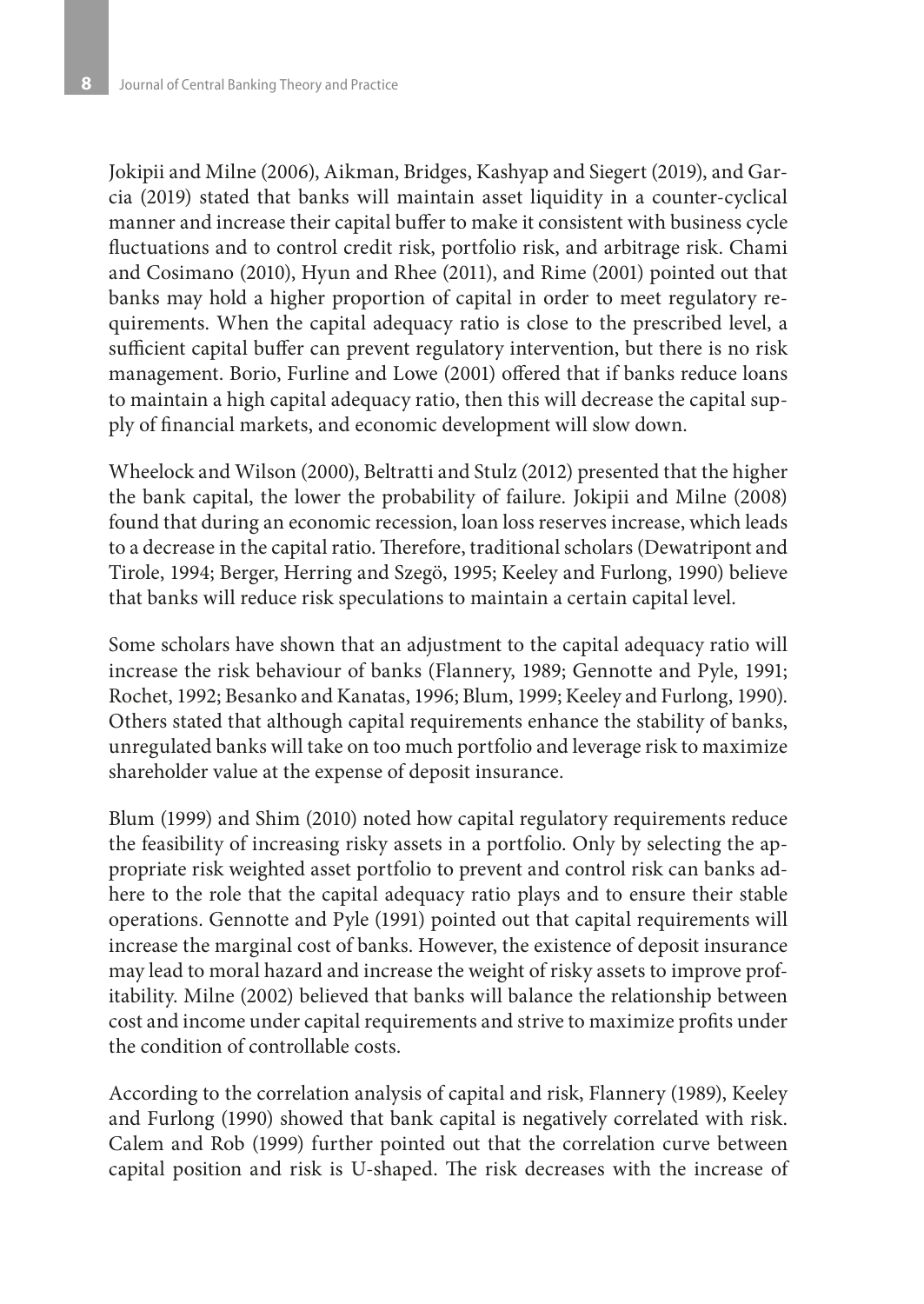capital, but rises with the increase of capital when it exceeds the critical value. Rime (2001) took Swiss banks as an example and found a significant positive correlation between the capital adequacy ratio and bank risk-taking. Wheelock and Wilson (2000) showed that according to the indicators used by regulators to evaluate banks, banks with high leverage, low yield, low liquidity, or a risky asset portfolio are prone to bankruptcy.

There are two different views on the relationship between capital regulatory constraints and bank performance. Banker et al. (2010) used data of South Korean commercial banks from 1995 to 2005 to conduct an empirical analysis and found a positive correlation between the capital adequacy ratio and bank performance. Guidara, Lai, Soumaré and Tchana (2013) presented that Canada successfully avoided the financial crisis in 2008 due to sufficient capital. According to Posner (2015), the main function of higher capital levels is to reduce the motivation to take risks. Banks with higher capital to asset ratios are able to borrow at lower interest rates and obtain loans with economies of scale.

Bailey, Klein and Schardin (2017) and Tarullo (2019) believed that the Dodd-Frank Act in the U.S. proposes prudential regulation and higher capital requirements, so that financial institutions can better cope with financial stress events and crises. Darrell (2019) noted that market discipline will provide sufficient capital and liquidity for large banks and investment banks, while radical regulation is unnecessary or counterproductive.

Bernanke (2018), and Bitar and Peillex (2019), respectively conducted empirical analysis on the China' banking industry, the U.S. banking industry, and Islamic banks, finding that capital regulatory requirements are conducive to improving their operating performance. Greenwood, Hanson, Stein and Sunderam (2017) proposed three core design principles for strengthening and optimizing bank capital regulation: comprehensive constraint, post-processing regulatory arbitrage, and focusing on dynamic flexibility. Reducing the dependence on multiple rules such as the venture capital ratio and leverage ratio will help to solve the problem of regulatory arbitrage and give regulators more flexibility.

Researchers such as Barth, Caprio and Levine (2001, 2004) by contrast showed that capital constraints indirectly restrict the investment activities of banks and affect the profitability of banks. Kashyap and Stein (2004) pointed out that the capital requirements of Basel II may lead to an increase of the credit default rate during economic recession.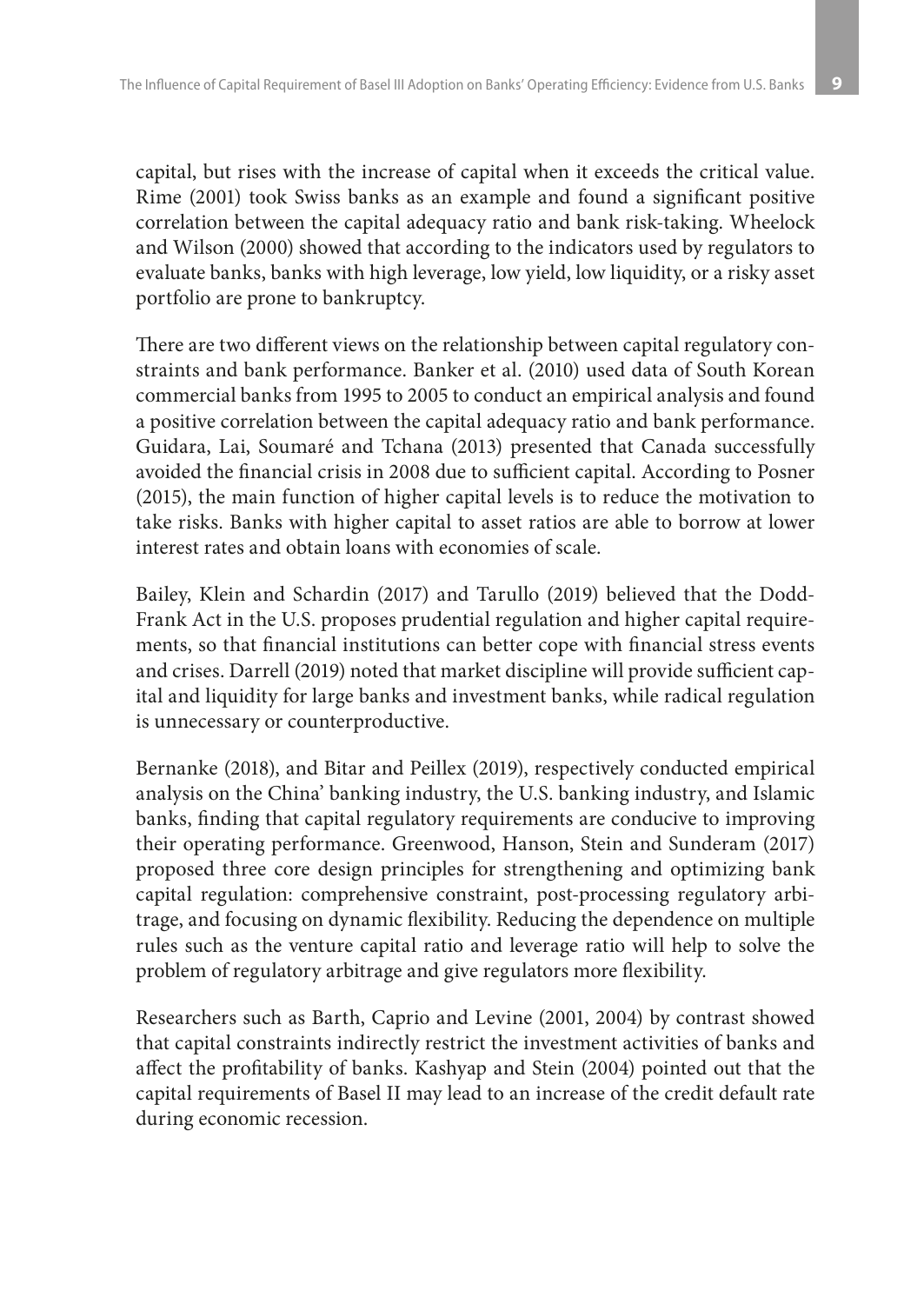Behn, Haselmann Wachtel (2016) used the model-based regulatory institutional structure introduced in Germany and combined it with the impact of external entities to determine the procyclical impact of risk sensitive capital regulation on bank lending behaviour and corporate capital acquisition as a whole. Wilf (2016) found that investors believe that Basel III is credible, but there is a negative impact on companies subject to Basel III. Investors are less likely to sell or buy shares of regulated banks than expected, and shares of foreign regulated banks are also likely to fall.

How can banks create more performance under regulatory constraints? Chen, Sun and Peng (2005) pointed out that the group operation mode is conducive to performance improvement, and that banks' operation efficiency under a financial holding company group is higher than that of non-group banks in Taiwan. Chiu, Jan, Shen and Wang (2008) and Wang (2014) took the Bank of Taiwan as the research object, analysed its operation efficiency, and found that the capital adequacy ratio can be an important indicator to measure bank efficiency. Cheng, Liang and Chen (2015) explained that the increase in the proportion of common shares reduces the cost efficiency of financial holding companies, but has a positive impact on independent banks. Chen, Ho and Hsu (2014) pointed out that having an adequate capital buffer has a positive impact on the profitability of banks. Cheng et al. (2015) took the return on equity (ROE) of banks as compensation for the cost of capital caused by excess capital. Boyson, Fahlenbrach and Stulz (2016) stated that the optimal risk level of a bank depends on its franchise value. For banks with high franchise value, low risk and a high capital level are the best choice. When possible, constrained banks will use regulatory arbitrage to ease these restrictions.

## **3. Methodology**

Suppose there are *N* DMUs. Each DMU employs *k* variable inputs  $x = (x_1, ..., x_k) \in \mathbb{R}^k_+$  and r quasi-fixed inputs  $q = (q_1, ..., q_r) \in \mathbb{R}^r_+$  to produce *m* outputs  $y = (y_1, ..., y_m) \in \mathbb{R}^m_+$ . The production possibility set of the CCR model, proposed by Charnes, Cooper and Rhodes (1978), is defined as:

$$
\Omega = \{ (x, q, y) \mid x \ge X \lambda, q \ge Q \lambda, y \le Y \lambda, \lambda \ge 0 \},
$$
 (1)

where  $X = (x_1, ..., x_N)$ ,  $Q = (q_1, ..., q_N)$ ,  $Y = (y_1, ..., y_N)$ ,  $\lambda$  is an (*N*×1) vector of intensity variables, and  $\theta$  is an  $(N\times1)$  vector of zeros. Since the quasi-fixed inputs cannot be altered, the input-oriented technical efficiency (TE) is given by: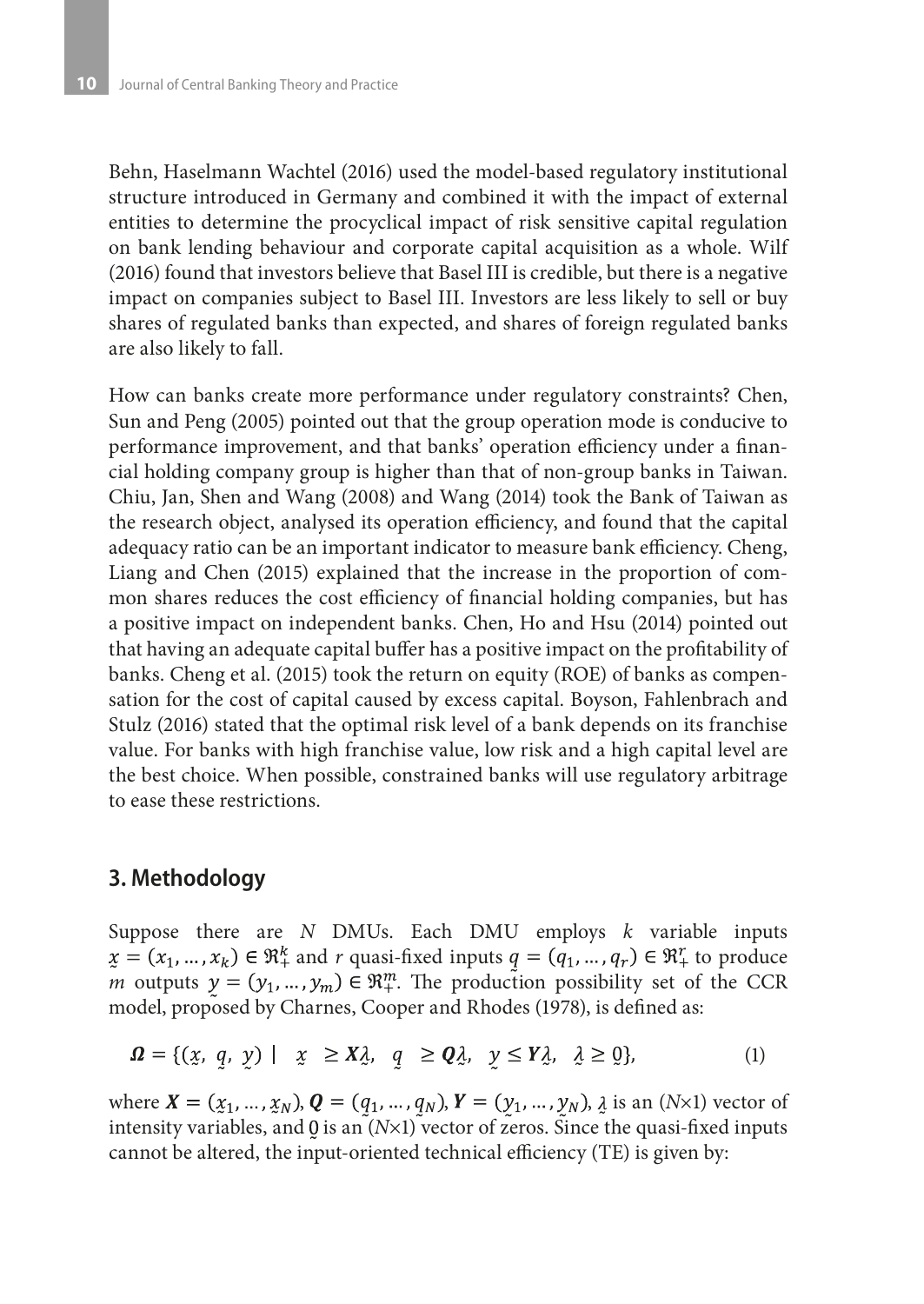$$
\hat{\delta}(\underline{x}, q, \underline{y}) = \inf_{\delta, \lambda} \{ \delta \mid (\delta \underline{x}, q, \underline{y}) \in \Omega \}.
$$
 (2)

The CCR model assumes that production exhibits constant returns to scale (CRS), which is only appropriate when all DMUs are operating at an optimal scale. Banker, Charnes and Cooper (1984) extended the CCR model to account for variable returns to scale (VRS), calling it the BCC model. Mathematically, the BCC model is modified easily from the CCR model by adding the convexity constraint  $\mathbf{1} \hat{\lambda} = 1$  in  $\boldsymbol{\Omega}$ , where **1** is an (*N*×1) vector of ones.

Many studies have computed the estimates  $\hat{\phi}$  by the BCC model (or the CCR model) in the first stage and then regressed  $\hat{\theta} = \frac{1}{\hat{s}}$  (or  $\hat{\delta}$ ) on *p* environmental variables  $z = (z_1, ..., z_p) \in \mathbb{R}^p$  in the second stage:

$$
\hat{\theta}_n = \hat{\beta} \, \zeta_n + \varepsilon_n \ge 1, \qquad n = 1, 2 \dots, N,
$$
\n<sup>(3)</sup>

where  $\beta$  is a  $p\times1$  vector of parameters, and  $\varepsilon_n$  is a continuous iid random variable with mean zero and constant variance  $\sigma_{\epsilon}^2$ . These studies viewed  $\hat{\theta}_n$  as the realization of latent variables and estimated equation (3) by the tobit regression method.

Simar and Wilson (2007) indicated that there are several problems for this empirical model. First of all, the tobit specification is motivated by the observation that several efficiencies are equal to unity, suggesting a probability mass at one and a concept of latent variables. However, deciding whether efficiency will be one is primarily an artifact and not the property of latent variables. Hence, the second stage should utilize the truncated specification, and  $\varepsilon_n$  is distributed  $N(0, \sigma_{\varepsilon}^2)$ with left truncation at  $(1 - \beta z_n)$  for each *n*.<sup>1</sup> Second, the dependent variable cannot be observed directly and has to be estimated by the BCC model in the first stage. Hence, not only are  $\hat{\theta}_n$  serially correlated, but the random distance  $\varepsilon_n$ in equation (3) is also correlated with environmental variables  $z_n$ . Third and finally, the DEA estimator obtained from the BCC model under mild assumptions

<sup>1</sup> Assume the regression model is,  $y_n^* = \boldsymbol{\beta}' \underline{\mathbf{x}}_n + \omega_m n = 1, 2, ..., N$ , where  $\omega_n \sim N(0, \sigma^2)$ . We cannot directly observe  $y_n$  and only obtain the information  $y_n(\geq 1)$ . Let  $\phi(.)$  and  $\dot{\Phi}(.)$  be the probability density function (pdf) and cumulative distribution function (CDF) of the standard normal

distribution, respectively. The tobit regression model assumes  $y_n = \{f_n, \ldots, f_n\}$  with a likelihood function:

$$
L = \prod_{y_n > 1} \frac{1}{\sigma} \phi \left( \frac{y_n - \cancel{\pmb{B}}' \mathbf{x}_n}{\sigma} \right) \prod_{y_n = 1} \Phi \left( \frac{1 - \cancel{\pmb{B}}' \mathbf{x}_n}{\sigma} \right).
$$

However, the truncated regression model is  $y_n = y_n^*$  for all  $y_n^* \ge 1$  with a likelihood function of:

$$
L = \prod_{n=1}^{N} \frac{1}{\sigma} \phi \left( \frac{y_n - \underline{\beta}' x_n}{\sigma} \right) \left[ 1 - \Phi \left( \frac{1 - \underline{\beta}' x_n}{\sigma} \right) \right].
$$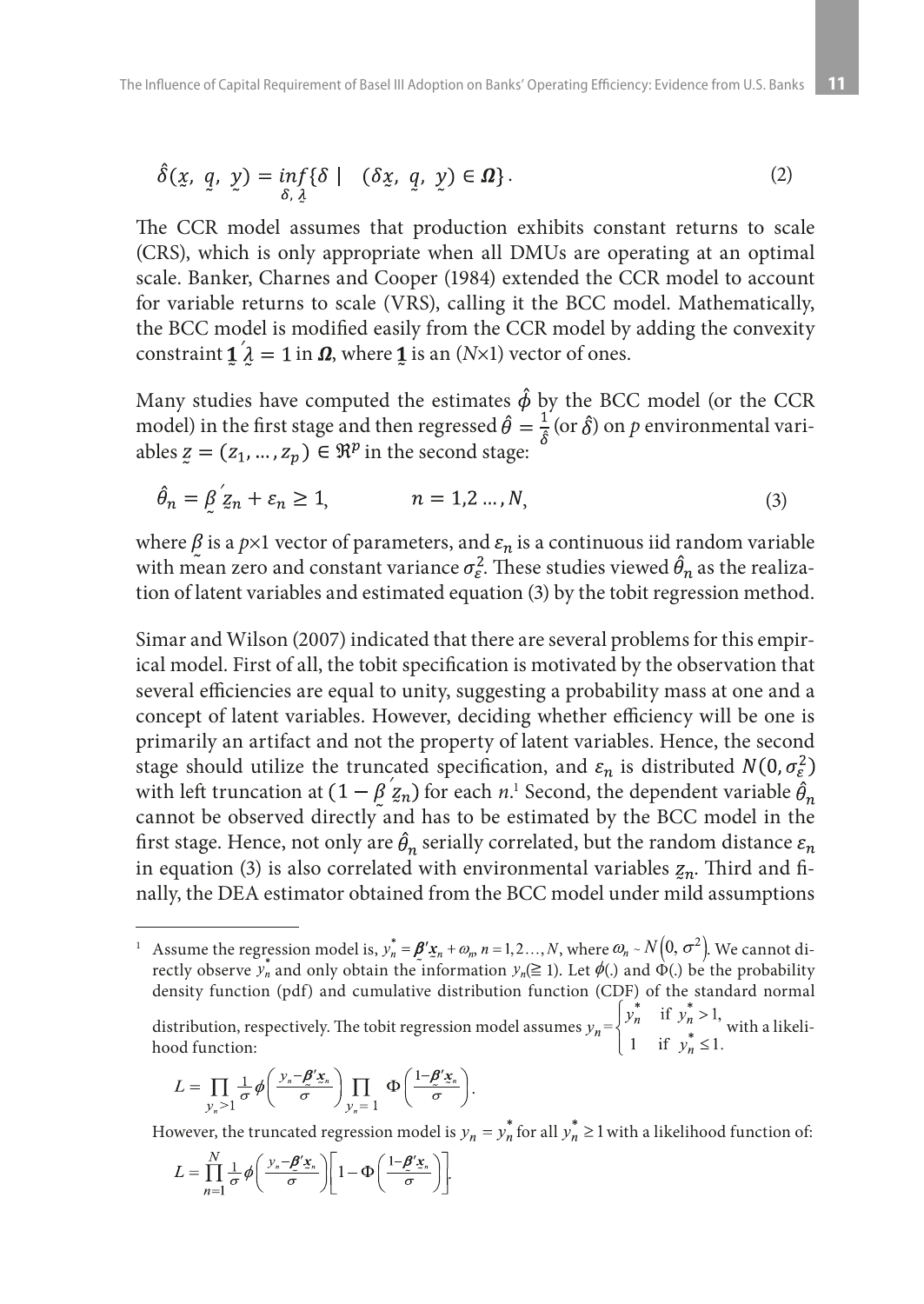is consistent, but converges slowly at the rate  $N^{\frac{-2}{(k+r+m+1)}}$ , which is known as the curse of dimensionality (Kneip, Simar and Wilson, 2008). This suggests that even though the maximum likelihood (ML) estimators of  $\beta$  in the second-stage regression are consistent, they are unlikely to obtain reliable conference intervals.2 Since the structures of the above phenomena are not known to be associated with an extremely slowly convergent rate, Simar and Wilson (2007) proposed a bootstrap procedure to overcome these problems.

The efficiency score  $\hat{\theta}_n$ , by construction, is biased upward (Banker et al., 2010). Although it is consistent, the bias will disappear at a slow rate of  $N^{\frac{2}{(k+r+m+1)}}$ . Simar and Wilson (2007) suggested another bootstrap procedure to correct this bias. The bias-corrected estimator of  $\hat{\theta}_n$  is:

$$
\hat{\hat{\theta}}_n = \hat{\theta}_n - \overline{BIAS}(\hat{\theta}_n),\tag{4}
$$

where  $BIAS(\hat{\theta}_n) \equiv E(\hat{\theta}_n) - \theta_n$ , and  $\overline{BIAS}(\hat{\theta}_n)$  is the bootstrap bias estimate.

Extending Simar and Wilson's double bootstrap procedure by taking into account quasi-fixed inputs, we describe the algorithm as follows.

- [1] Use all DMUs to calculate  $\hat{\theta}_n$  ( $n = 1, 2, ..., N$ ) by the BCC model.
- [2] Acquire the ML estimates  $(\hat{\beta}, \hat{\sigma}_{\varepsilon})$  of  $(\beta, \sigma_{\varepsilon})$  in the truncated regression , where  $\varepsilon_n$  are iid  $N(0, \sigma_{\varepsilon}^2)$  with left truncation at by all inefficient DMUs, where  $\theta_n > 1$ ,  $n = 1, 2, ..., J$  (< *N*).
- [3] For each DMU  $(n = 1,..., N)$ , loop the following four steps  $([3.1] \sim [3.4]) B$ times to obtain a set of bootstrap estimates  $\{\hat{\theta}_{nb}^*\}_{n=1}^{B_1}$ .
	- [3.1] Draw  $\varepsilon_n^*$  randomly from  $N(0, \hat{\sigma}_\varepsilon^2)$  with left truncation at  $(1 \hat{\beta} z_n)$ .

[3.2] Compute 
$$
\theta_n^* = \hat{\beta}^{\cdot n} n
$$
.

[3.3] Set 
$$
\chi_n^* = \chi_n \frac{\theta_n^*}{\theta_n}
$$
,  $q_n^* = q_n$ , and  $\chi_n^* = \chi_n$ .

[3.4] Calculate  $\theta_n^*(\mathfrak{X}_n, q_n, \mathfrak{Y}_n)$  by the BCC model with technology  $(X^*, Q^*, Y^*)$ , where  $X^* = (x_1^*, ..., x_N^*)$ ,  $Q^* = (q_1^*, ..., q_N^*)$ , and .

<sup>&</sup>lt;sup>2</sup> The standard parametric estimators typically achieve a convergence rate of  $N^{-1/2}$ . For  $k = 2$ ,  $r = 2$ , and  $m = 3$ , estimators obtained from the BCC have a convergence rate of  $N^{-2/8}$ . To achieve the same order of estimation errors that one attains with  $N = 100$  under the convergence rate of  $N^{-1/2}$ , one needs  $N = 10,000$  for the convergence rate of  $N^{-2/8}$ .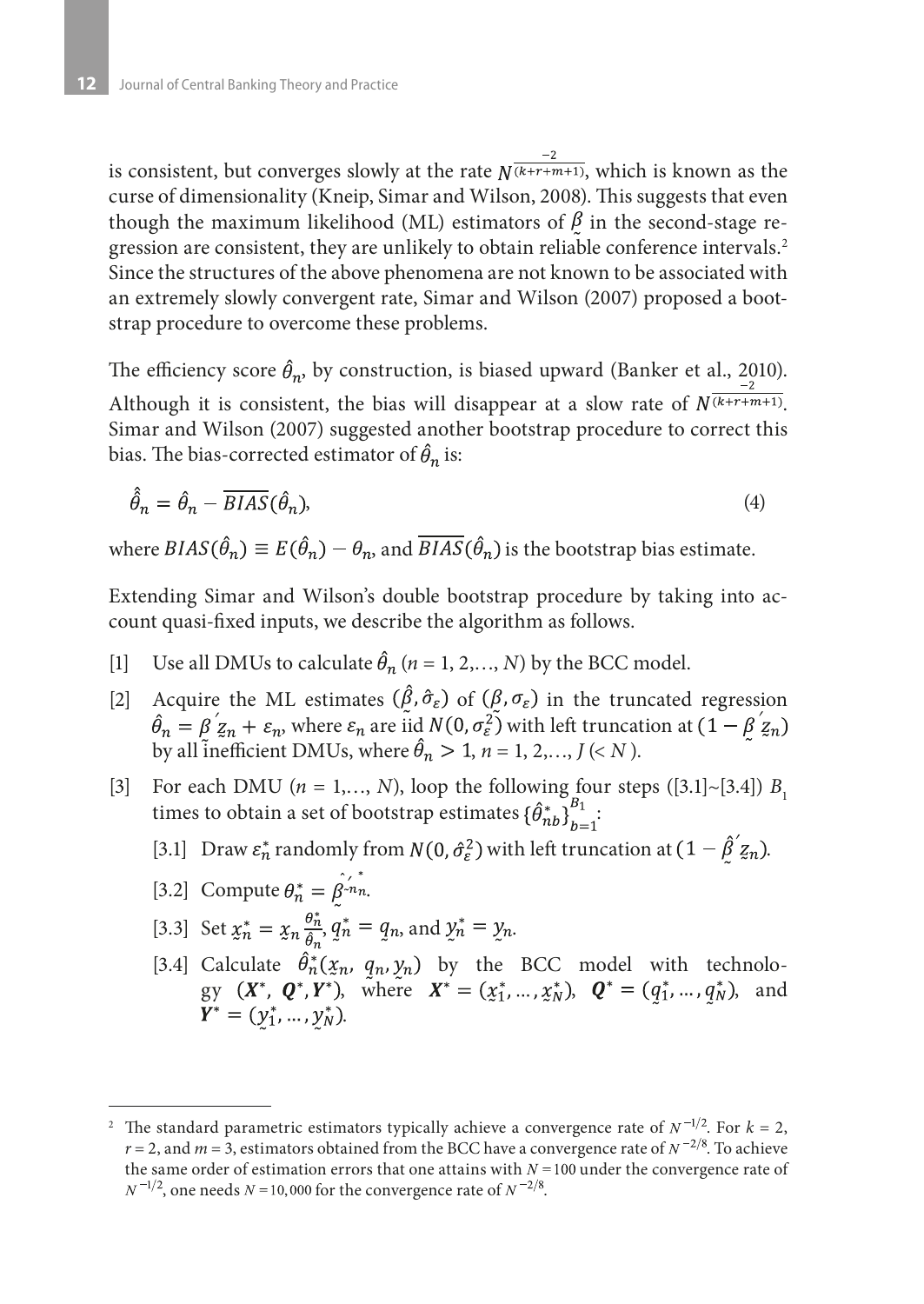- [4] For each DMU (*n* = 1,…, *N*), compute the bias-corrected estimate  $\hat{\hat{\theta}}_n = \hat{\theta}_n - B \widehat{A} S(\hat{\theta}_n)$ , where  $B \widehat{A} S(\hat{\theta}_n) = \frac{1}{B} \sum_{b=1}^{B} \hat{\theta}_{nb}^* - \hat{\theta}_n$ .
- [5] Get the ML estimates  $(\hat{\beta}, \hat{\sigma}_{\varepsilon})$  of  $(\beta, \sigma_{\varepsilon})$  in the truncated regression of  $\hat{\theta}_n$  on  $z_n$  with left truncation at  $(1 - \beta \hat{z}_n)$ .
- [6] Loop the following three steps  $([6.1] \sim [6.3])$   $B_2$  times to obtain a set of bootstrap estimates  $\{(\beta^*, \hat{\sigma}_{\varepsilon}^*)\}\$  :
	- [6.1] For each DMU ( $n = 1,..., N$ ), draw  $\varepsilon_n^{**}$  randomly from  $N(0, \hat{\sigma}_\varepsilon^2)$  with left truncation at  $(1 - \hat{\beta} n)$ .
	- [6.2] For each DMU (*n* = 1,..., *N*), compute  $\theta_n^{**} = \hat{\beta}_{n}^{(*)}$ .
	- [6.3] Find the ML estimates  $(\hat{\beta}^*, \hat{\sigma}_\varepsilon^*)$  of  $(\beta, \sigma_\varepsilon)$  in the truncated regression of  $\theta_n^{**}$  on  $z_n$  with left truncation at  $(1 - \beta z_n)$ .
- [7] Use the original estimates  $(\hat{\beta}, \hat{\sigma}_{\varepsilon})$  and the bootstrap values obtained from step [6] to construct estimated confidence intervals for each element of  $\beta$ and for  $\sigma_{\varepsilon}$ .

# **4. Empirical study**

The United States is a special country with a distinct financial structure and it is also the largest economic entity recognized internationally. Through the Federal Reserve System, the United States has made its financial system develop steadily over the past century. It has been on the brink of many international financial crises and extricated itself from the difficulties successfully. This study thus focuses on commercial banks to examine whether different capital and capital adequacy ratios have a real effect on those in the United States from 2011 to 2019. We utilize data of U.S. commercial banks in the global banking database to explore and analyse the issues of global concern.

Based on most of the literature on bank efficiency, this paper uses the intermediary method to treat a bank as an intermediary of financial services and views it as an intermediary institution that chooses its number of employees, fixed assets, and total deposits as input variables. Many studies in the literature have considered net loans and portfolio investments as output variables (Huang and Kao, 2006; Valverde, Humphrey and Lopey del Paso, 2007; and Curie and Lozano-Vivas, 2015). Moreover, the major output of a bank is loans, but they are always a risky output because there is always an *ex-ante* risk for a loan to become nonperforming. Non-performing loans (NPLs) are undesirable outputs to a bank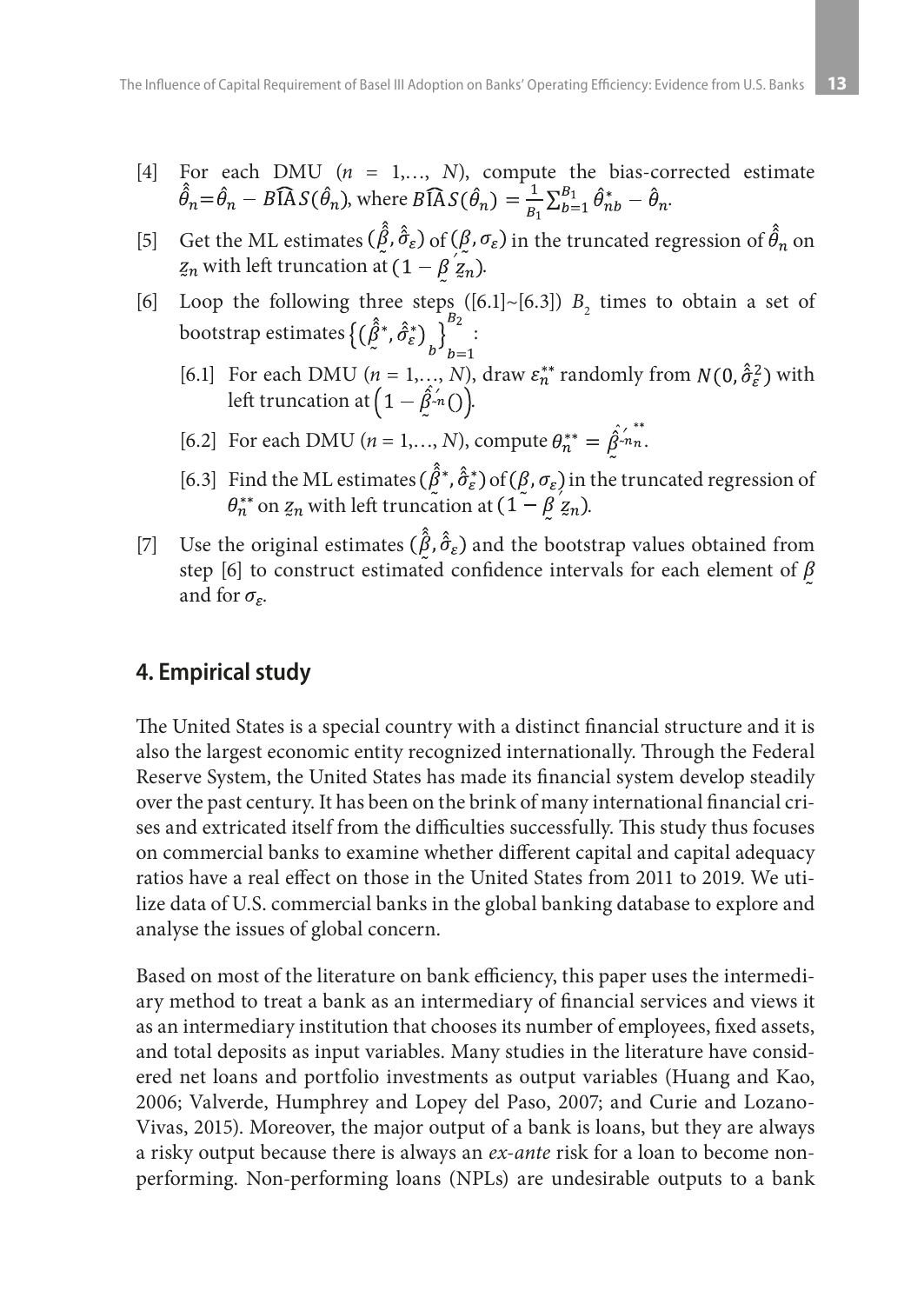and decrease its performance (Chang, 1999; Hu, Liu and Chiu, 2004; Gabriel, Wegayehu and Wissale, 2020). In order to satisfy the assumption of semi-positive output, we translate the value of NPLs by the maximum of NPLs such that the translated NPLs are equal to the maximum of NPLs minus the original NPLs. Therefore, the output variables in this study consist of performing loans (subtracting non-performing loans from all loans), translated NPLs, portfolio investments, and other revenues (Grubišić, Kamenković and Kaličanin, 2022). Table 1 reports the summary statistics of the inputs and outputs used in the analysis.

| Variable                             | Mean     | Std. Dev.  | Min      | Max         |  |
|--------------------------------------|----------|------------|----------|-------------|--|
| Input                                |          |            |          |             |  |
| Number of employees (persons)        | 47418    | 27.0668    | 0.0028   | 2317992     |  |
| Total deposits (NT\$ million)        | 2824558  | 15.83.2713 | 0.2088   | 13,389,8047 |  |
| Fixed assets (NT\$ million)          | 2.3678   | 11.9363    | 0.0046   | 102.6894    |  |
| Output                               |          |            |          |             |  |
| Performing loans (NT\$ million)      | 182.4409 | 936 7607   | 0.1816   | 7.859.6136  |  |
| Translated NPLs (NT\$ million)       | 884.6694 | 477177     | 412 9375 | 892,0000    |  |
| Portfolio investments (NT\$ million) | 11157    | 75137      | 0.0000   | 73.0359     |  |
| Other revenue (NT\$ million)         | 23491    | 146345     | 0.0003   | 143 6174    |  |

#### **Table 1: Descriptive Statistics of Inputs and Outputs**

Notes: (1) Performing loans = Net loans minus NPLs. (2) Translated NPLs = US\$892 million minus NPLs. (3) All nominal variables are deflated by the GDP deflator with 2010 as the base year.

Balk (2001) argued that actual technology should be treated as variable returns to scale (VRS) and that even though a DMU is technically efficient under VRS, it can additionally increase its productivity by improving its operating scale along the VRS frontier. As the output variable includes translated NPLs, this study employs the input-oriented BBC model, which is translation invariant with respect to outputs, to measure technical efficiency in the first stage.

Input and output variables in the DEA model should satisfy the property of isotonicity - that is, increased inputs cannot reduce outputs. Table 2 presents Pearson correlation coefficients of the input and output variables. All values are significantly positive at the 0.1% level, indicating that our selected input and output variables indeed meet the property of isotonicity.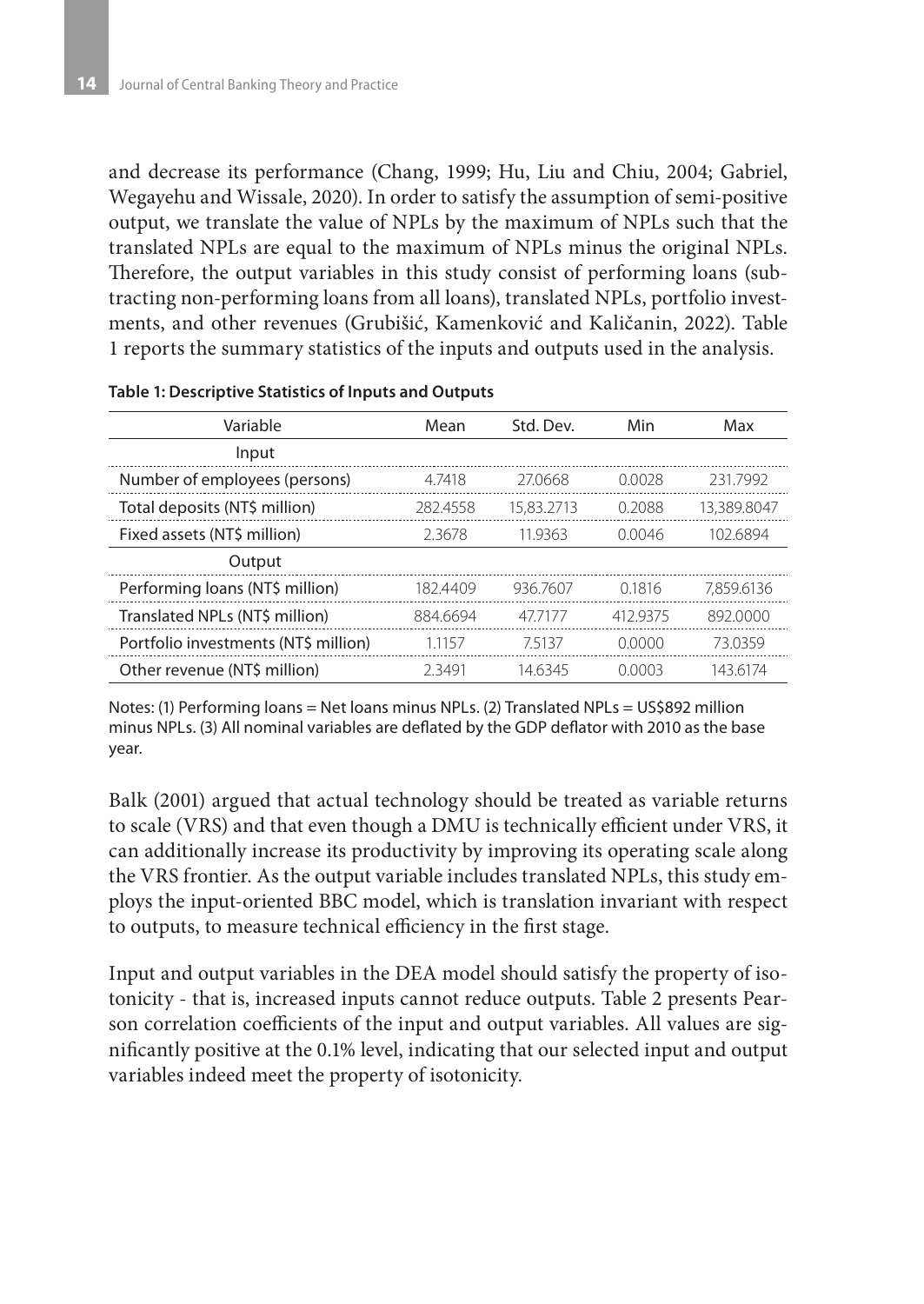|                       | Performing<br>Loans | Translated<br>NPI s | Portfolio<br>Investments | Other Revenue |
|-----------------------|---------------------|---------------------|--------------------------|---------------|
| Number of Employees   | 09751               | 09334               | 0.8514                   | 0.9896        |
|                       | (< 0.001)           | (< 0.001)           | (< 0.001)                | (< 0.001)     |
|                       | 09837               | 09276               | 0.8750                   | 0.9845        |
| <b>Total Deposits</b> | (< 0.001)           | (< 0.001)           | (< 0.001)                | (< 0.001)     |
|                       | 0.9692              | 0.9058              | 0.8983                   | 0.9840        |
| <b>Fixed Assets</b>   | (< 0.001)           | (< 0.001)           | (< 0.001)                | (< 0.001)     |

**Table 2: Pearson Correlation Coefficients between Input and Output Variables**

Note: The values in parentheses are p-value, and all correlation coefficients are significant at the 0.1% level.

Empirical results show that the minimum efficiency is 0.7103 and the average efficiency is 0.9537. The second stage employs the bootstrapped truncated regression model, proposed by Simar and Wilson (2007), to investigate how the capital requirement affects the efficiency indicator  $\hat{\theta}$  (reciprocal of input-oriented technical efficiency), which is the dependent variable in the bootstrapped truncated regression model. This study follows the regulation of Basel III to consider the capital requirement of three types: core Tier 1 capital (*Core*), Tier 1 capital (*Tier*1), and Tier 2 capital (*Tier*2); all three are defined as a percentage of risk-weighted assets (RWA).3

We also include control variables in the empirical model in order to truly reveal the impacts of capital requirements on banks' efficiency. Since the asset structure of a bank can be seen from the ratio of stakeholders' equity, the lower the ratio, the lower the net asset value of the bank. Once the deficit exceeds the net asset value, the interest of the depositors will be harmed. Hence, it can be used as a deciding factor to determine the ability of a bank to bear losses. Stiroh and Rumble (2006) and Mercieca, Schaeck and Wolfe (2007), suggested that economies of scale can effectively improve bank performance. Hence, the scale of banks is included in the empirical model.

$$
\hat{\theta}_i = \beta_0 + \beta_1 \text{Core}_i + \beta_2 \text{Tier1}_i + \beta_3 \text{Tier2}_i + \beta_4 \text{CS}_i + \beta_5 \text{Size}_i + \varepsilon_i, \qquad (7)
$$

where  $\varepsilon_i$  is distributed  $N(0, \sigma_{\varepsilon}^2)$  with left-truncation at  $\hat{\theta}_i \ge 1$  for each *i*. Table 3 presents the definitions and sample means of the variables used in the bootstrapped truncated regression model.

<sup>&</sup>lt;sup>3</sup> Assume that the rise in capital quantity and quality is mandatory, instead of voluntary.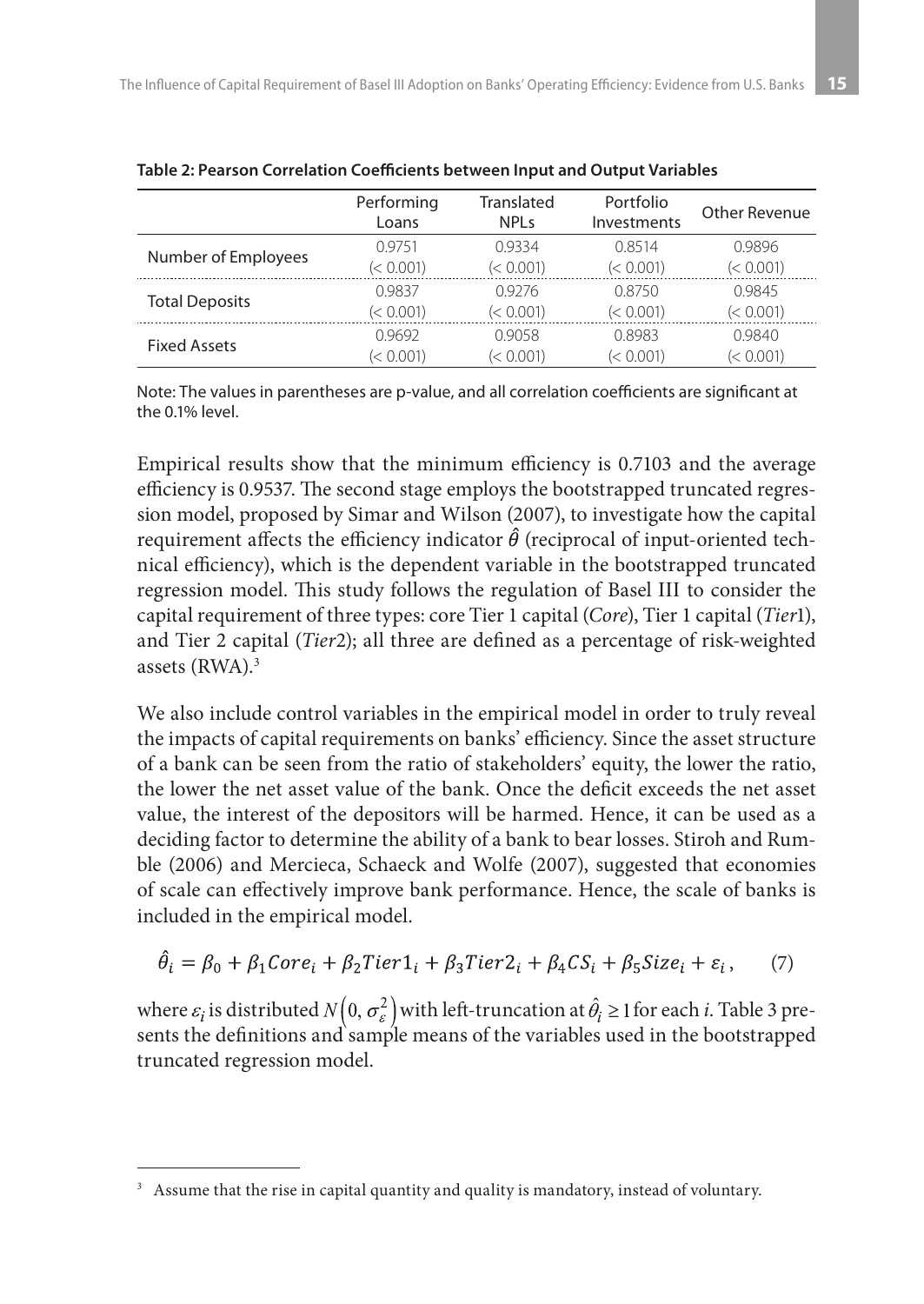| Variable | Definition                                                 | Mean    | VIF    |
|----------|------------------------------------------------------------|---------|--------|
| Â        | Reciprocal of input-oriented VRS technical efficiency      | 1 3301  |        |
| Core     | 100*Core Tier1 capital divided by risk-weighted assets (%) | 01459   | 47498  |
| Tier1    | 100*Tier 1 capital divided by risk-weighted assets (%)     | 12 9936 | 25686  |
| Tier?    | 100*Tier 2 capital divided by risk-weighted assets (%)     | 1 2406  | 1 2531 |
| ٢٢       | Capital structure (100*net value / total asset) (%)        | 10.6770 | 26228  |
| Size     | Natural logarithm of total assets (NT\$ million)           | 7 7989  | 4737   |

**Table 3: Definitions and Sample Means of Variables Used in the Bootstrapped Truncated Regression Model**

Note: (1) All nominal variables are deflated by the GDP deflator with 2006 as the base year.

Multicollinearity, referring to the situation where there is either an exact or approximate exact linear relationship among explanatory variables, is an undesirable situation since it misleadingly inflates the standard errors. Thus, it makes some variables statistically insignificant when they otherwise should be significant. The variance inflation factor (VIF), based on the coefficient of determination (R2 ) of auxiliary regressions, is generally used to detect multicollinearity. Chatterjee and Price (1991) suggested that values in excess of 10 are problematic. The last column of Table 3 shows that all values of VIF are less than 6. Hence, we can conclude that all explanatory variables used in our empirical model do not have the problem of multicollinearity. Table 4 presents the truncated regression results. Note that the covariate in the empirical model can improve technical efficiency (or reduce  $\hat{\theta}$ ) if its coefficient is negative. The second column is the ML estimates of the truncated regression model where only the estimated coefficients of core Tier1 capital (*Core*), Tier1 capital (*Tier*1), and CS are significantly different from 0, among which *Core* is at the 10% level of significance while the others are at the 1% level of significance.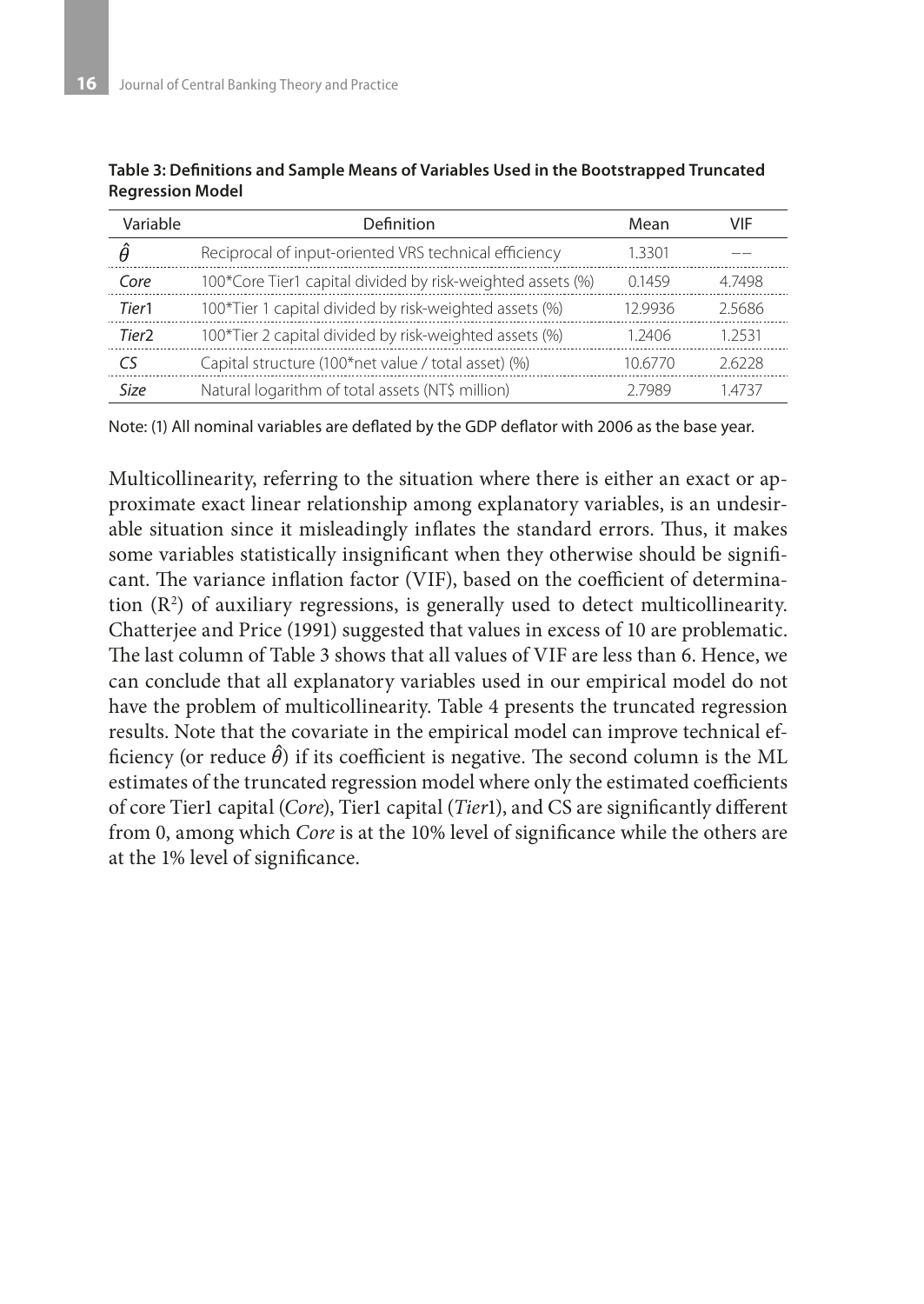| <b>ML</b> Estimate           |              | <b>Bootstrapped Truncated Regression Results</b> |           |           |                    |             |           |           |  |
|------------------------------|--------------|--------------------------------------------------|-----------|-----------|--------------------|-------------|-----------|-----------|--|
|                              | $\beta$      | Lower bound                                      |           |           | $E(\hat{\beta}^*)$ | Upper bound |           |           |  |
|                              |              | 0.5%                                             | 25%       | 5%        |                    | 5%          | 0.5%      | 2.5%      |  |
| Constant                     | 1.8908***    | 1.4378                                           | 1.5150    | 1.5574    | 1.8891***          | 2.1920      | 2.2485    | 2.3710    |  |
| Core                         | $111626***$  | 5.2130                                           | 7.0233    | 77790     | 11 2321***         | 14.5834     | 15 0203   | 16.1878   |  |
| Tier1                        | $-0.0428*$   | $-0.0921$                                        | $-0.0813$ | $-0.0756$ | $-0.0434**$        | $-0.0107$   | $-0.0043$ | 0.0070    |  |
| Tier <sub>2</sub>            | $-0.1439$    | $-0.3279$                                        | $-0.2928$ | $-0.2738$ | $-0.1438**$        | $-0.0070$   | 0.0269    | 0.0993    |  |
| Size                         | $-0.1227***$ | $-0.1713$                                        | $-0.1593$ | $-0.1548$ | $-0.1232***$       | $-0.0880$   | $-0.0823$ | $-0.0614$ |  |
| CS                           | $-0.1246***$ | $-0.1787$                                        | $-0.1688$ | $-0.1605$ | $-0.1247***$       | $-0.0862$   | $-0.0775$ | $-0.0597$ |  |
| $\hat{\sigma_{\varepsilon}}$ | $01298***$   | 0.2747                                           | 0.3032    | 0.3117    | $0.3568***$        | 0.3961      | 0.4027    | 0.4118    |  |

**Table 4: Bootstrapped Truncated Regression Results**

Note: (1) \*, \*\*, and \*\*\* represent the 10%, 5%, and 1% levels of significance, respectively. (2)  $E(\hat{\beta}^*)$  is the average of the bootstrap set with 2,000 replications.

Simar and Wilson (2007) pointed out that the dependent variable  $\hat{\theta}_i$  cannot be observed directly and must be estimated by the DEA model. Hence, not only are  $\hat{\theta}_i$  serially correlated, but the random disturbance  $\varepsilon_i$  is also correlated with covariates. In addition, the DEA estimator obtained from the BCC model is consistent, but converges slowly at the rate  $H^{-1/4}$ , indicating that even though ML estimators of  $\beta$  are consistent, they are unlikely to obtain reliable conference intervals. Taking advice from Simar and Wilson (2007), we use 2,000 replications in the bootstrapped procedure to construct estimates of confidence intervals. Columns 3-9 of Table 4 present the estimated results for the bootstrapped truncated regression model, among which Column 6 shows an average of 2,000 estimated values obtained through the bootstrapping method, Columns 3 and 9 are respectively the lower and upper boundaries of the 99% confidence interval, Columns 4 and 8 are respectively the lower and upper boundaries of the 95% confidence interval, and Columns 5 and 7 are respectively the lower and upper boundaries of the 90% confidence interval.

The estimated results of the bootstrapped truncated regression show the estimated coefficients of *Core*, *Tier1*, *CS*, and *Size* are significantly different from 0, among which *Size* is at the 5% level of significance, while the others are at the 1% level of significance. The estimated coefficient of *Size* is significantly larger than 0, while the corresponding ML estimate is insignificantly negative at the 10% level. We further discover that the estimated coefficients of the bootstrapped truncated regression are significantly negative at the 1% level, consisting of CS. Their corresponding ML estimates are smaller than the lower boundary of the 95% confidence interval of the bootstrapped results. Hence, the ML estimates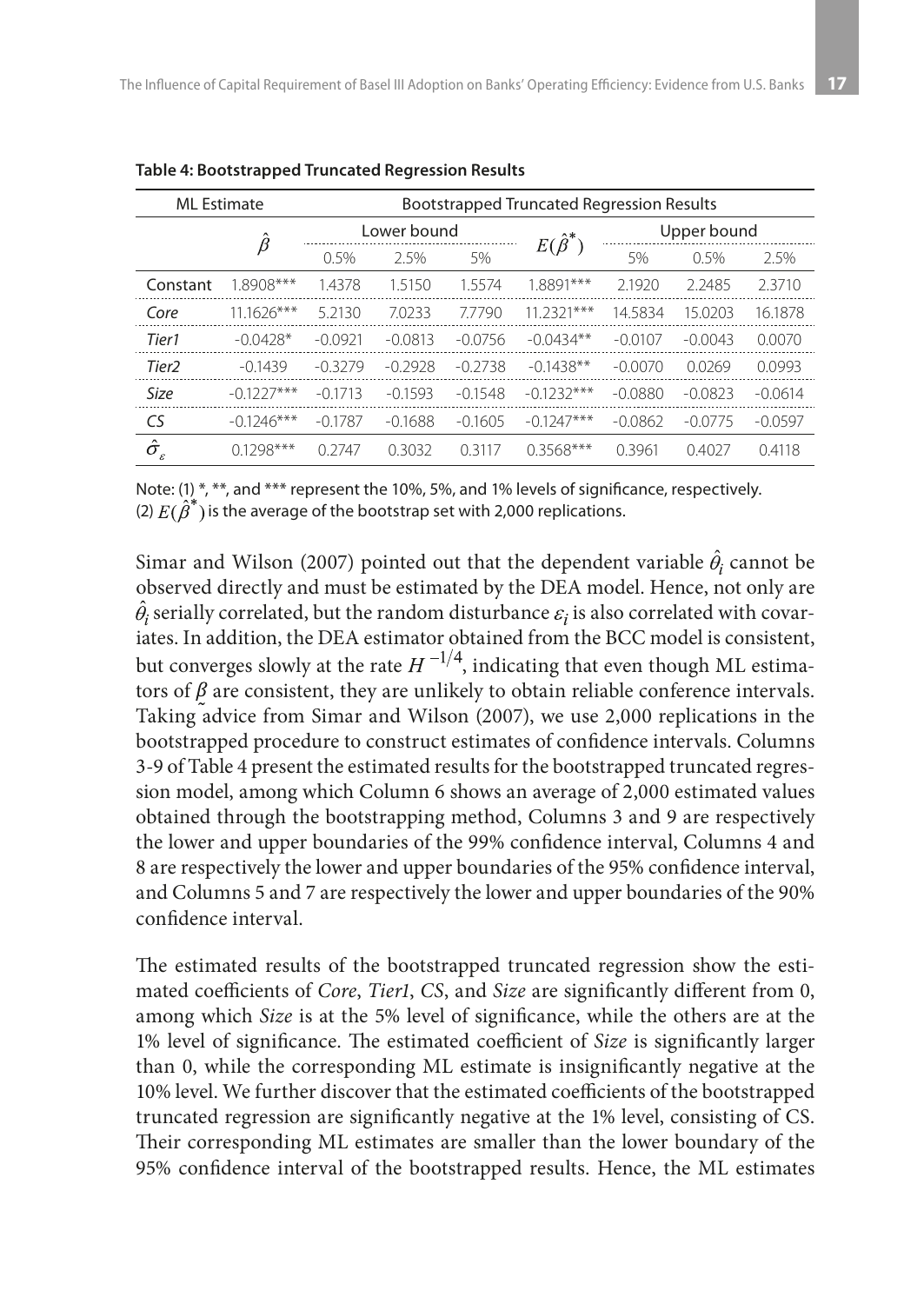tend to overestimate the impact of these variables on the technical efficiency of U.S. commercial banks.

After controlling the size and capital structure, we find that the estimated coefficient of core is significantly positive, which indicates that the growth of core will have a negative impact on bank performance; *Tier1* may have a negative significant result due to the deduction of core, while the level of *Tier2* is higher than Tier1 and has no significant difference with 0, indicating that the impact of *Tier2* can be ignored. Therefore, when banks tend to increase the BIS ratio to indicate their soundness, they tend to increase *Tier2* to reduce the negative impact on bank performance. This also shows that when a higher capital adequacy ratio is needed, banks are more willing to increase *Tier2* related to the cost of capital to meet the requirements, and the higher the capital structure, the higher the bank performance and the larger the bank scale, which will produce the effect of a scale economy. In this paper, we use Bank of America from 2011 to 2019 as a sample to test the impact of different types of capital on bank operating efficiency. The empirical results show, under the given control variables, the core capital will have a significant negative effect on bank efficiency, and *Tier2* capital will not impact bank efficiency, which is in line with the financing order of the banking industry. This shows that when output is constant, an increase of input will certainly reduce efficiency.

## **5. Discussion**

In response to the deteriorating asset quality and liquidity from the dramatic market contraction due to insufficient capital adequacy ratios during the global financial crisis of 2007-2008, the Basel Committee proposed Basel III in September 2010. The objectives of Basel III are to raise the capital adequacy ratio gradually from 8% to 13% and the *Core* capital adequacy ratio from 2% to 4.5% by 2019. Therefore, the government authority of banks in Taiwan, the Financial Supervisory Committee, is requiring domestic banks to increase their capital to meet the new requirement of the capital adequacy ratio. Bank capital is composed of Core, Tier 1, and Tier 2. The portion of Tier 2 capital cannot exceed the portion of Tier 1 capital. In terms of the cost of capital, Core (*Core)* is the highest, and Tier 2 is the lowest. Tier 1 (*Tier1*), consisting of Core, also includes non-redeemable, non-cumulative preferred equity. Tier 2 (*Tier2*) is supplementary bank capital, including revaluation reserves, undisclosed reserves, hybrid instruments, and subordinated term debt. In terms of the capacity of risk absorption, Core is the best, and Tier 1 is better than Tier 2. Therefore, increasing Core and Tier 1 is costly to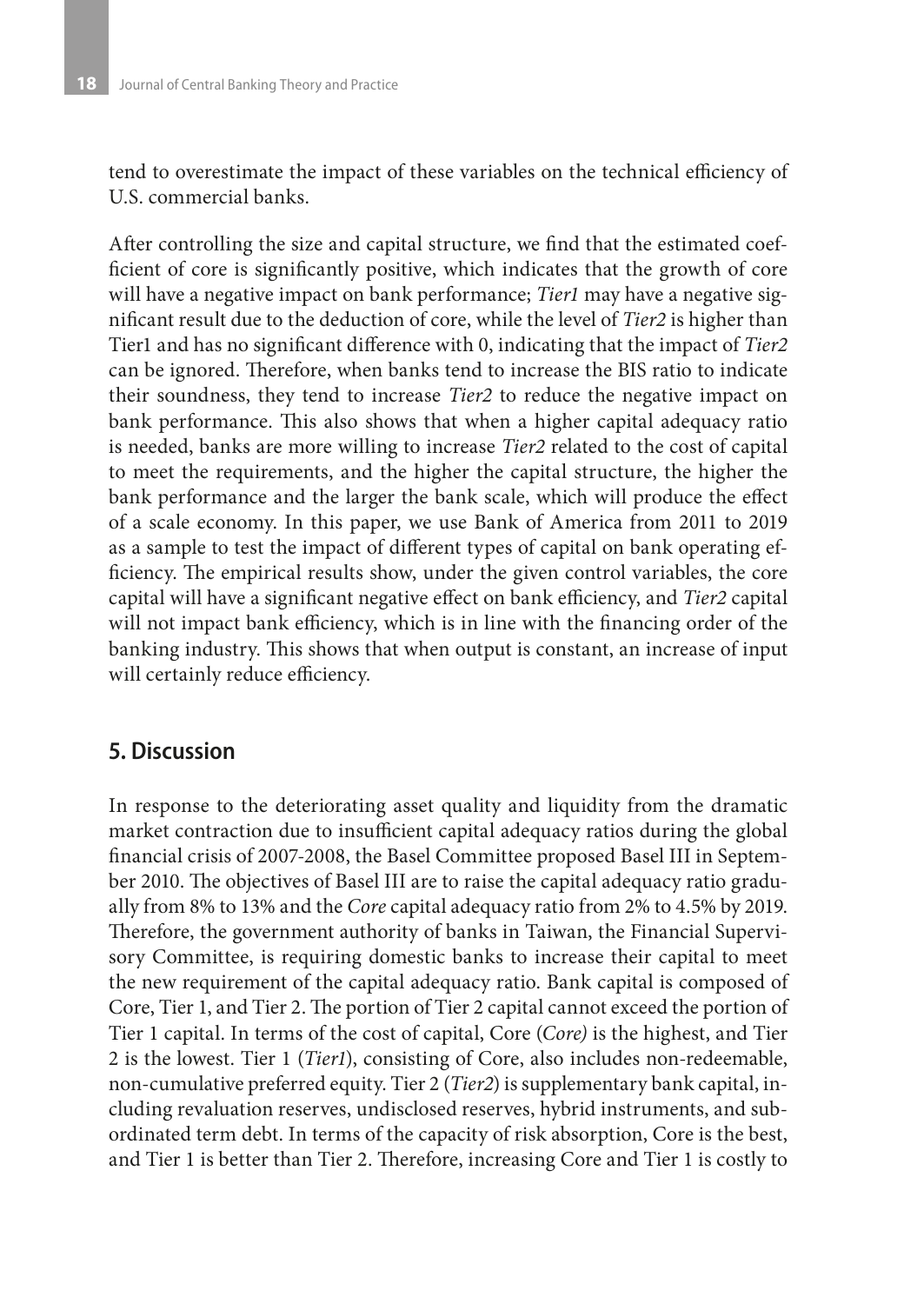banks, but are more reliable than raising Tier 2. Put differently, banks will prefer raising cheaper Tier 2 to satisfy the new capital requirement.

The new capital requirement of Basel III, increasing Core and Tier 1 capital ratios, leads to better risk absorption, but less operating efficiency. However, if a bank supervisory authority believes that increasing the capital adequacy ratio and Core adequacy ratio can allow better integration into the global financial market and effectively lower the risk of bankruptcy, then banks should cooperate with the relaxing of regulation to allow those operating under better conditions to undertake more projects and increase outputs. Hence, to generate more profit, commercial banks would have more incentives to increase their capital adequacy ratio and fulfil the expectation of the bank supervisory authority.

This study employs data on domestic U.S. commercial banks between 2011 and 2019 as the sample to examine the impact of different types of capital on bank performance.4 Empirical results show that, given control variables, Core and Tier 1 have a negative impact on bank performance, while Tier 2 does not affect bank performance. This corresponds with the financing order for bankers in terms of the cost of capital, and shows that when output is constant, efficiency drops as input increases.

We further conduct robustness analysis to investigate how robust our results are. After illustrating the Monte Carol simulation of bootstrapped truncated regression, Simar and Wilson (2007) offered an empirical example based on the paper by Aly, Grabowski, Pasurka and Rangan (1990), which incorporated revenue diversity into the empirical model to look at the efficiency of 432 U.S. commercial banks. We follow the measure used by Aly et. al. to construct revenue diversity as:

$$
Div = -\ln \sum_{i=1}^{d} S_i^2,
$$

where  $d$  is the total number of different revenue streams of the bank, and  $S_i$  equals the proportion of the *i th* revenue to total revenue. The index *Div* takes a value of zero for single revenue banks and increases with more revenue diversity. We consider three types of bank revenue: provision of loan services (including business and individual loans), portfolio investment (mainly government securities and equity shares, along with public and private enterprise securities), and other revenues. In addition, Simar and Wilson not only took into account revenue diversity *Div*, but also included the interaction term *Size×Div* in the second-stage regression.

<sup>4</sup> The results reflect the situation after the 2008 global crisis.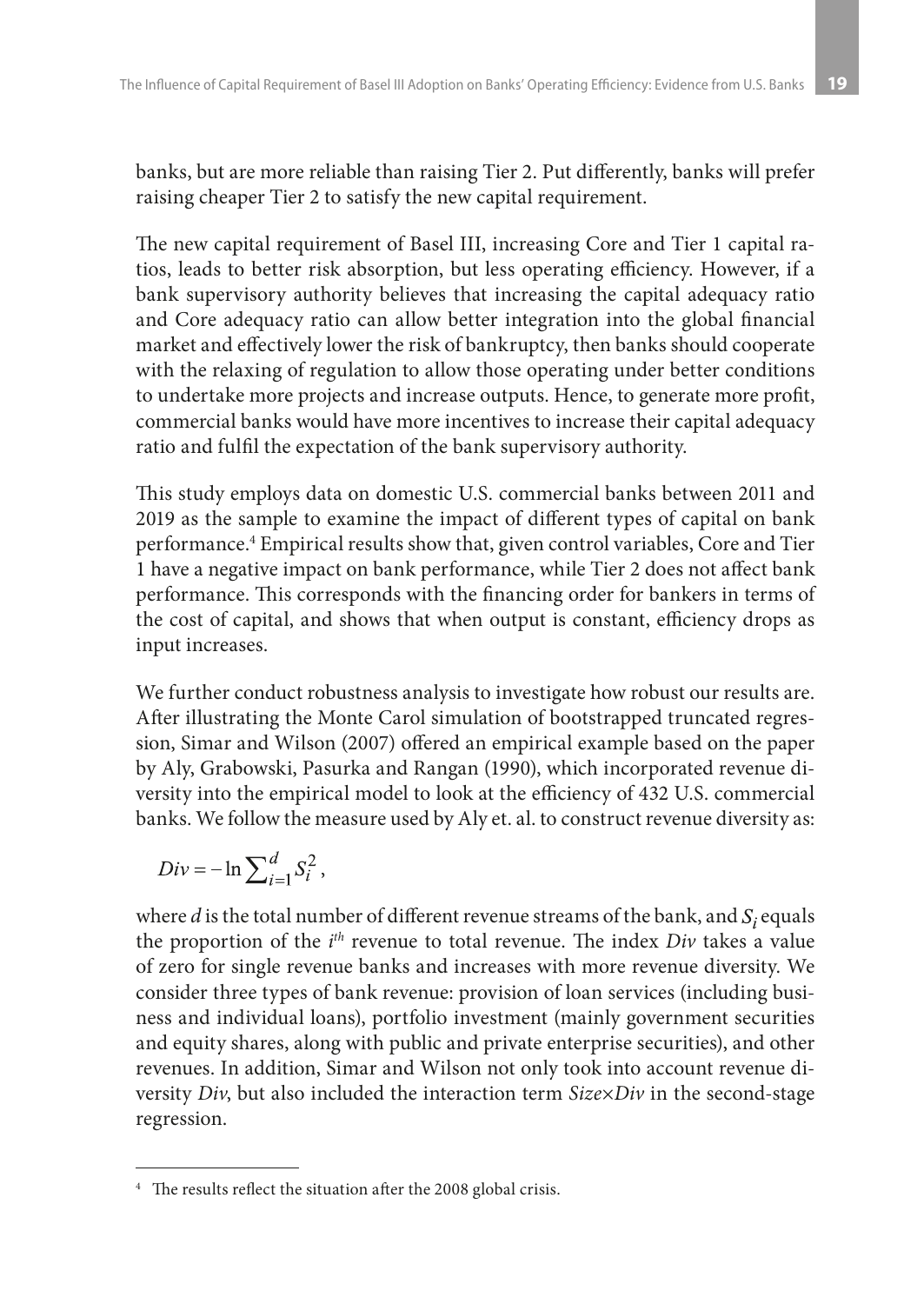Following the above studies, we input revenue diversity *Div* into the empirical model (7), called Model 2, and additionally include the interaction term *Size×Div*, called Model 3. The signs and magnitudes of estimated coefficients in Table 4 are similar to those in Table 5 except for *Size*, which is significantly different from zero at the 1% level in Table 4, but insignificant at the 10% level in Table 5. More importantly, in both Table 4 and Table 5 the coefficients of both *Core* and *Tier1* are significantly positive at the 5% level, and that of *Tier2* is insignificant at the 10% level. Furthermore, both *Div* and *Size×Div* are insignificantly different from zero at the 10% level in Table 5. Hence, we conclude that our empirical results in Table 4 are robust.

|                                                 | Model 2   |           |                    |           |           | Model 3   |           |                    |           |           |
|-------------------------------------------------|-----------|-----------|--------------------|-----------|-----------|-----------|-----------|--------------------|-----------|-----------|
|                                                 | 2.5%      | 5%        | $E(\hat{\beta}^*)$ | 95%       | 97.5%     | 2.5%      | 5%        | $E(\hat{\beta}^*)$ | 95%       | 97.5%     |
| Constant                                        | $-0.6726$ | $-0.4757$ | 0.305              | 0.9716    | 1.0932    | $-2.3375$ | $-1.9731$ | $-0.312$           | 1.1878    | 1.5115    |
| Core                                            | 0.0102    | 0.0148    | $0.036**$          | 0.0580    | 0.0636    | 0.0116    | 0.0151    | $0.037**$          | 0.0580    | 0.0641    |
| Tier1                                           | 0.0189    | 0.0236    | $0.051***$         | 0.0823    | 0.0890    | 0.0192    | 0.0233    | $0.050**$          | 0.0803    | 0.0872    |
| Tier <sub>2</sub>                               | $-0.0482$ | $-0.0419$ | $-0.016$           | 0.0102    | 0.0132    | $-0.0475$ | $-0.0414$ | $-0.016$           | 0.0094    | 0.0135    |
| Div                                             | $-0.0696$ | $-0.0251$ | 0.178              | 0.3841    | 0.4383    | $-2.0148$ | $-1.4954$ | 1.099              | 3.7537    | 4.2784    |
| CS                                              | $-0.1425$ | $-0.1321$ | $-0.092**$         | $-0.0552$ | $-0.0504$ | $-0.1390$ | $-0.1284$ | $-0.089**$         | $-0.0538$ | $-0.0483$ |
| <b>Size</b>                                     | $-0.0183$ | $-0.0053$ | 0.047              | 0.1073    | 0.1210    | $-0.0515$ | $-0.0240$ | 0.094              | 0.2246    | 0.2559    |
| DivxSize                                        |           |           |                    |           |           | $-0.3139$ | $-0.2780$ | $-0.072$           | 0.1293    | 0.1752    |
| $\hat{\sigma_{\scriptscriptstyle \varepsilon}}$ | 0.0677    | 0.0708    | 0.089              | 0.1127    | 0.1189    | 0.0658    | 0.0687    | 0.087              | 0.1090    | 0.1133    |

**Table 5: Robustness Analysis of Bootstrapped Truncated Regression Results**

Note: (1) \* and \*\* represent the 10% and 5% levels of significance, respectively. (2)  $E(\hat{\beta}^*)$  is the average of the bootstrap set with 2,000 replications.

# **6. Conclusions**

Through the actual data analysis, we confirm the relationship between the different capital tiers of banks in the United States in regards to performance and risk. For the U.S., after moving out of the financial crisis and into the COVID-19 pandemic, all the data support that banks there should improve the core and Tier1 capital in order to reduce the impact of risk. Thus, we can reasonably infer that in the face of today's serious economic consequences caused by this health crisis, it is possible to use an appropriate capital strategy to effective control.

We adopt the two-stage bootstrapped truncated regression model proposed by Simar and Wilson (2007) to analyse the impact of Basel III capital requirements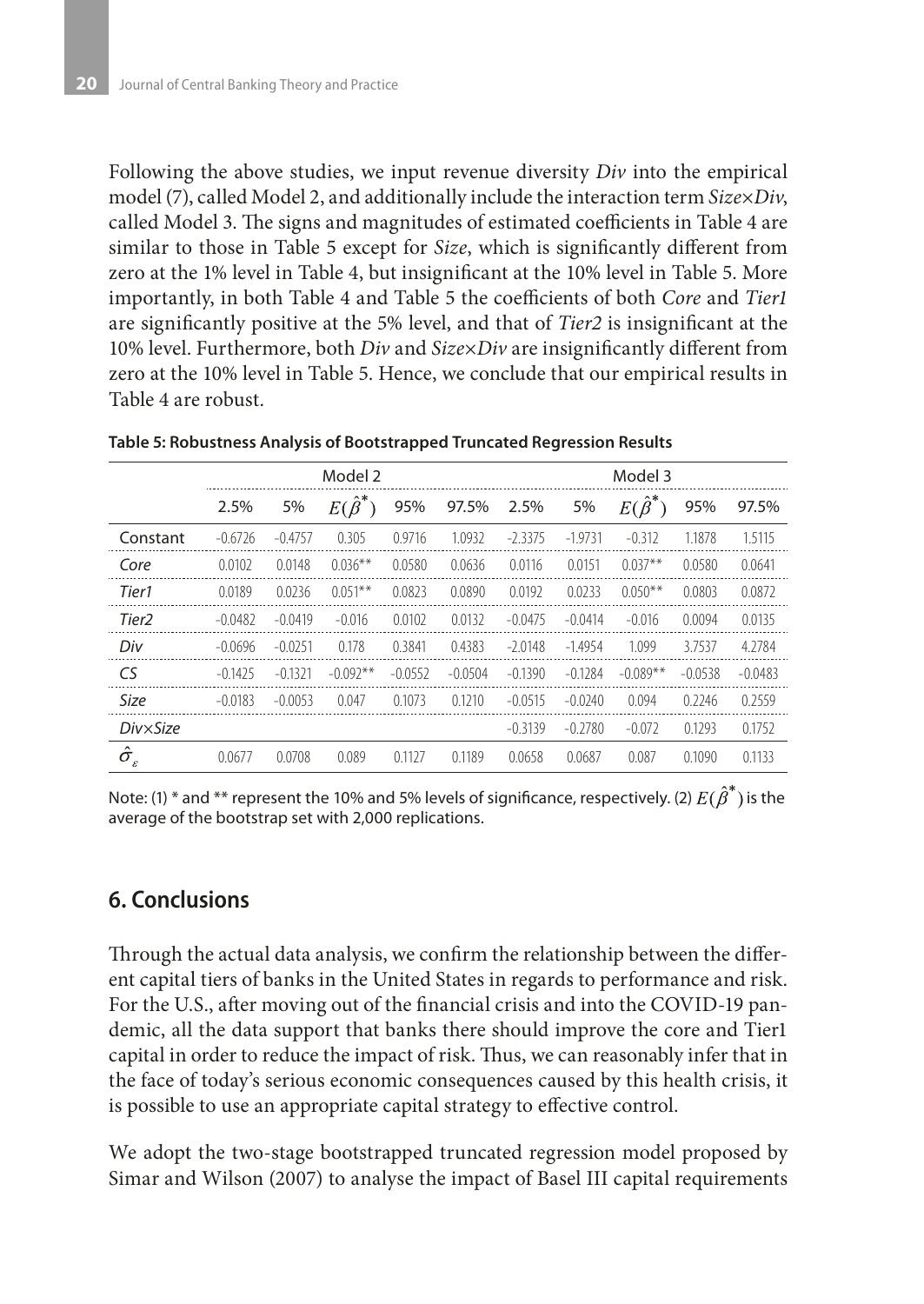on the operational performance of U.S. commercial banks. Empirical results show significantly negative impacts when banks increase their Core or Tier 1 capital ratio, whereas an increase in the Tier 2 capital ratio has no significant impact on bank performance. The results imply that banks will prefer to increase the cheaper Tier 2 capital to meet the higher level of capital adequacy ratios, because that has no significant impact on bank performance. However, Tier 2 capital has less risk absorption capacity than Core capital and Tier 1 capital.

To prevent bank failures due to a future financial crisis, increasing Core and Tier 1 capital ratios is essential although the requirements will cause a negatively significant effect on bank performance. Therefore, raising the levels of Core and Tier 1 capital ratios gradually can diminish the negative impact on bank performance. Eventually, in the long run, a higher quality capital adequacy ratio will improve stability of the financial market and make the U.S. banking industry sounder and safer. Future studies can focus on the optimal ratio to find more favourable and direct decision points.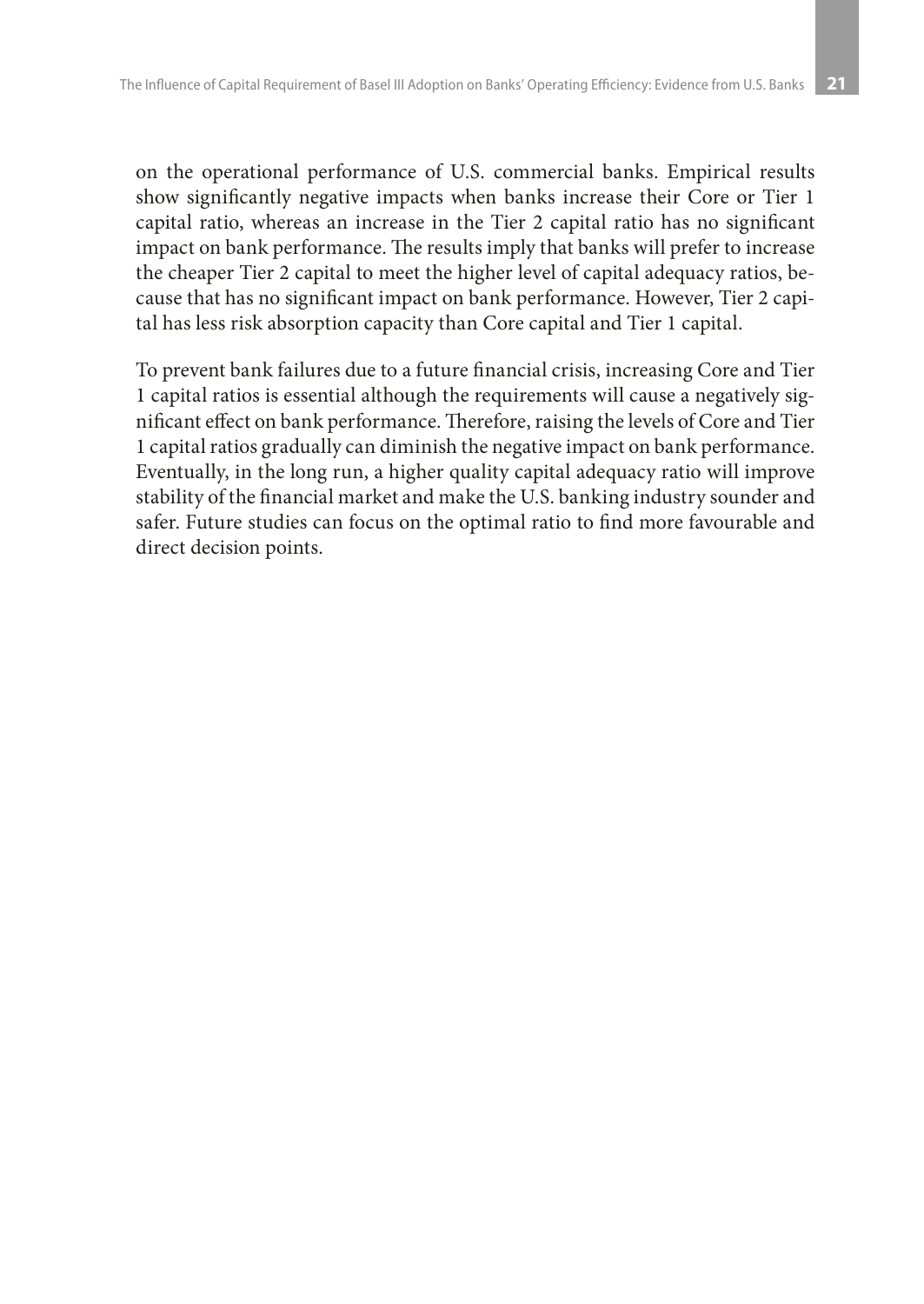# **References**

- 1. Aikman, D., Bridges, J., Kashyap, A. and Siegert, C. (2019). Would Macroprudential Regulation Have Prevented the Last Crisis? *Journal of Economic Perspectives* 33, 107-130
- 2. Aly, H. Y., Grabowski, R. Pasurka, C. and Rangan, N. (1990). Technical, scale, and allocative efficiencies in U.S. banking: An empirical investigation, *Review of Economics and Statistics* 72, 211-218.
- 3. Baily, M. N., Klein, A. and Schardin, J. (2017). The Impact of the Dodd-Frank Act on Financial Stability and Economic Growth, *The Russell Sage Foundation Journal of the Social Sciences* 3, 20-47
- 4. Balk, B. M. (2001). Scale efficiency and productivity change, *Journal of Productivity Analysis* 15, 159-183.
- 5. Banker, R. D., Charnes, A. and Cooper, W. W. (1984). Some models for estimating technical and scale inefficiencies in data envelopment analysis, *Management Science* 30, 1078-1092.
- 6. Banker, R. D., Chang, H. and Lee, S. Y. (2010). Differential impact of Korean banking system reforms on bank productivity, *Journal of Banking and Finance* 34, 1450-1460.
- 7. Barth, J. R., Caprio, Jr. G. and Levine, R. 2001, Banking systems around the globe: Do regulations and ownership affect performance and stability? in Frederic S. Mishkin, ed.: Prudential Supervision: What Works and What Doesn't (Chicago University Press).
- 8. Barth, J. R., Caprio, Jr., G. and Levine, R. (2004). Bank regulation and supervision: What works best? *Journal of Financial Intermediation* 13, 205- 248.
- 9. Basel Committee on Banking Supervision, (2011) Basel III: A Global Regulatory Framework for More Resilient Banks and Banking Systems (Bank for International Settlements, Basel, Switzerland).
- 10. Behn, M.s Haselmann, R. and Wachtel, P. 2016, Procyclical Capital Regulation and Lending, *Journal of Finance* 71, 919-955
- 11. Beltratti, A., and Stulz, R. M. (2012). The credit crisis around the globe: Why did some banks perform better, Journal of Financial Economics 105, 1–17
- 12. Bernanke, B. S. (2018). The Real Effects of Disrupted Credit, *Brookings Papers on Economic Activity*, 251-322
- 13. Berger, A. N., Herring, R. J. and Szegö, G. P. (1995). The role of capital in financial institutions, *Journal of Banking and Finance* 19, 393-430
- 14. Besanko, D. and Kanatas, G. (1996). The regulation of bank capital: Do capital standards promote bank safety? *Journal of Financial Intermediation* 5, 160-183.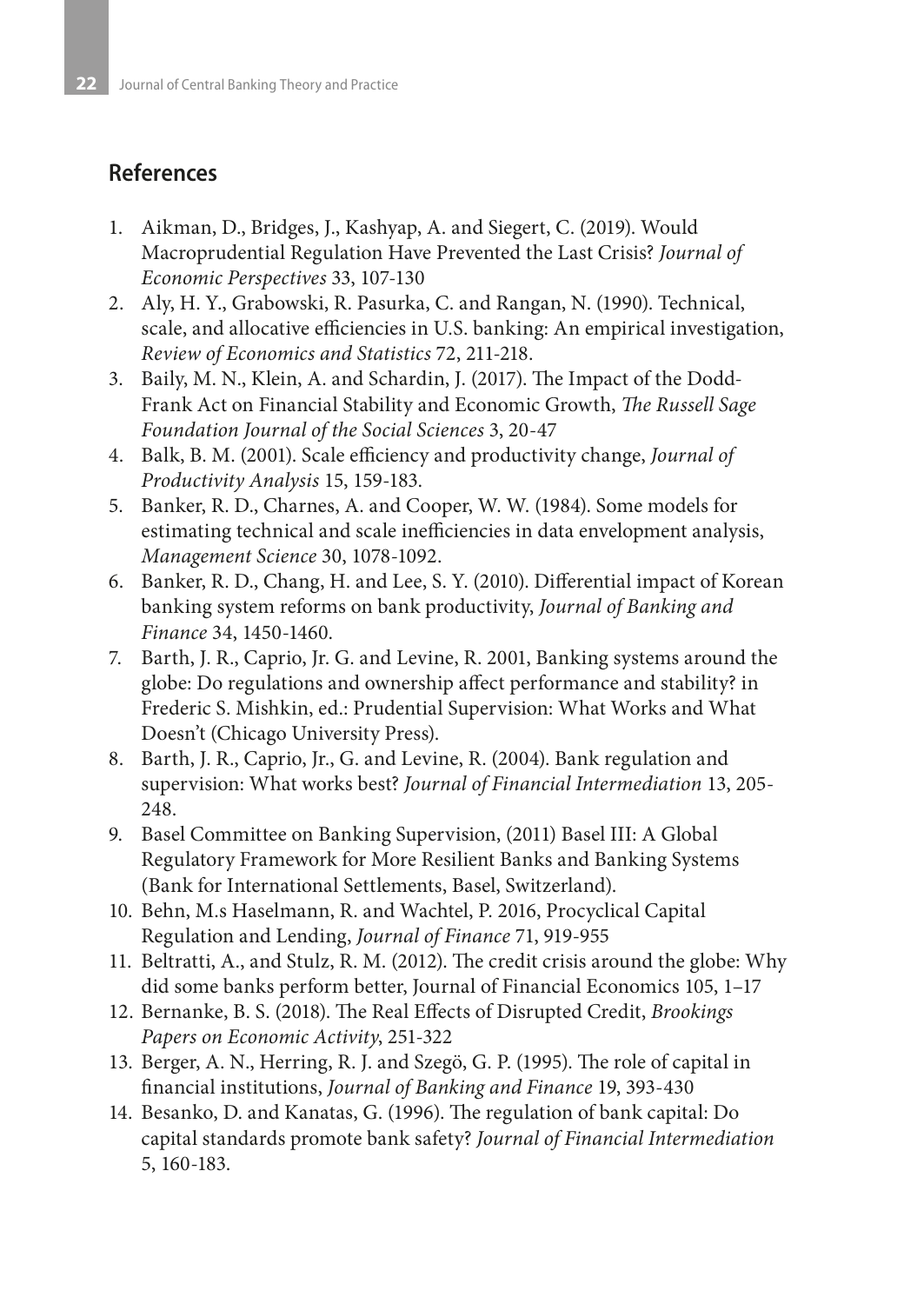- 15. Bitar, M. and Peillex, J. (2019). Performance des banques islamiques vs banques conventionnelles, *Revue économique* 70, 495-538
- 16. Blum, J. (1999), Do capital adequacy requirements reduce risks in banking? *Journal of Banking and Finance* 23, 755-771.
- 17. Borio, C., Furfine, C., & Lowe, P. (2001). Procyclicality of the financial system and financial stability: issues and policy options. *BIS papers*, 1(3), 1-57.
- 18. Boyson, N. M. Fahlenbrach, R. and Stulz, R. M. (2016). Why Don't All Banks Practice Regulatory Arbitrage? Evidence from Usage of Trust-Preferred Securities, The *Review of Financial Studies* 29, 1821-1859
- 19. Calem, P. and Rob, R. (1999). The impact of capital-based regulation on bank risk-taking, *Journal of Financial Intermediation* 8, 317-352.
- 20. Chami, R. and Cosimano, T. (2010). Monetary policy with a touch of Basel, *Journal of Economics and Business* 62, 161-175.
- 21. Chang, C. C. (1999). The nonparametric risk-adjusted efficiency measurement: An application to Taiwan's major rural financial intermediaries, *American Journal of Agricultural Economics* 81, 902-913.
- 22. Charnes, A., Cooper, W. W. and Rhodes, E. L. (1978). Measuring the efficiency of decision-making units, *European Journal of Operational Research* 2, 429-444.
- 23. Chatterjee, S. and Price, B. (1991). Regression Analysis by Example, 2nd Edition (John Wiley and Sons, New York).
- 24. Chen, Y. K., Ho, A. Y. and Hsu, C. L. (2014). Are bank capital buffers cyclical? Evidence for developed and developing countries, *Journal of Financial Studies* 22, 27-55.
- 25. Chen, Y.C., Sun, L. and Peng, C.W. (2005). Commercial banks' performance in Taiwan, *International Journal of Business Performance Management* 7, 444-463.
- 26. Cheng, C.P., Liang, L.W. and Chen, J. P. (2015). A simulation of the impact of new capital regulation in Basel III on the cost efficiency of Taiwan's banks, *Journal of Management and Systems* 22, 175-203.
- 27. Chiu, Y.H., Jan, C., Shen, D.B. and Wang, P. C. (2008). Efficiency and capital adequacy in Taiwan banking: BCC and super-DEA estimation, *Service Industries Journal* 28, 479-496.
- 28. Curie, Claudia, and Ana Lozano-Vivas, 2015, Financial center productivity and innovation prior to and during the financial crisis, *Journal of Productivity Analysis* 43, 351-365.
- 29. Curie, C., Guarda, P. Lozano-Vivas, A. and Zelenyuk, V. (2013). Is foreignbank efficiency in financial centers driven by home or host country characteristics? *Journal of Productivity Analysis* 40, 367-385.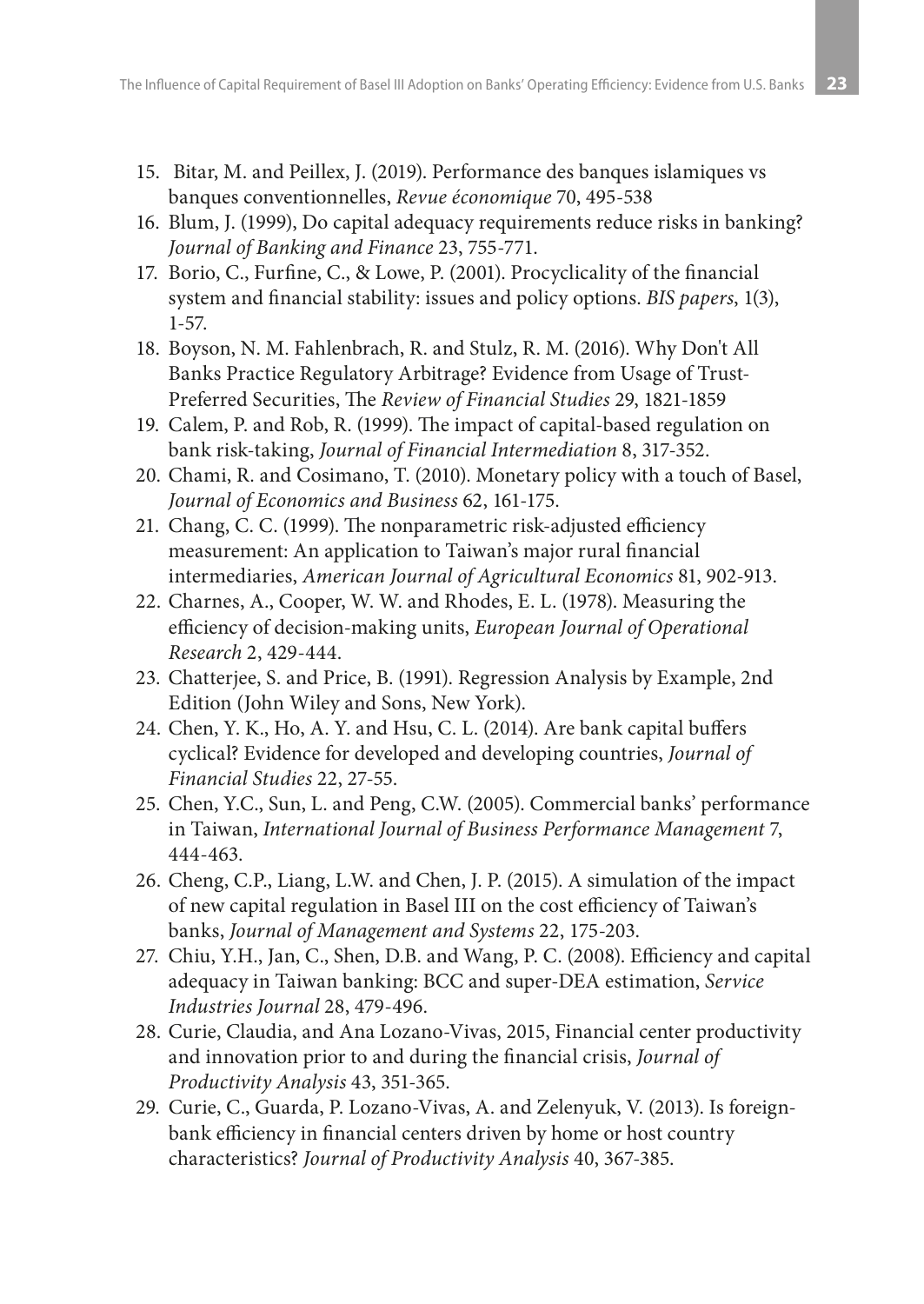- 30. Darrell, D. (2019). Prone to Fail: The Pre-Crisis Financial System, *Journal of Economic Perspectives* 33, 81-106
- 31. Aikman, D., Bridges, J., Kashyap, A. and Siegert, C. (2019). Would Macroprudential Regulation Have Prevented the Last Crisis? *Journal of Economic Perspectives* 33, 107-130
- 32. Dewatripont, M. and Tirole, J. (1994). The Prudential Regulation of Banks (MIT Press).
- 33. Farrell, M. J. (1957), The measurement of productive efficiency, *Journal of the Royal Statistical Society-Series A (General)* 120, 253-290.
- 34. Flannery, M. J., 1989, Capital regulation and insured banks choice of individual loan default risks, *Journal of Monetary Economics* 24, 235-258.
- 35. Garcia, P. (2019). The Macroeconomic Consequences of Bank Capital Requirements, *Annals of Economics and Statistics1* 35, 157-187
- 36. Gennotte, G. and Pyle, D. (1991). Capital controls and bank risk, *Journal of Banking and Finance* 15, 805-824.
- 37. Grubišić, Z., Kamenković, S., & Kaličanin, T. (2022). Market Power and Bank Profitability: Evidence from Montenegro and Serbia. *Journal of Central Banking Theory and Practice*, 11(1), 5-22.
- 38. Guidara, A., Lai, V. S. Soumaré, I. and Tchana, F. T. (2013). Banks' capital buffer, risk, and performance in the Canadian banking system: Impact of business cycles and regulatory changes, *Journal of Banking and Finance* 37, 3373-3387.
- 39. Hu, J. L., Li, Y. and Chiu, Y. H. (2004). Ownership and nonperforming loans: Evidence from Taiwan' s banks, *Developing Economies* 42, 405-420.
- 40. Huang, T.S. and Kao T.L. (2006). Joint estimation of technical efficiency and production risk for multi-output banks under a panel data cost frontier model, *Journal of Productivity Analysis* 26, 87-102.
- 41. Hyun, J.S. and Rhee, B. K. (2011). Bank capital regulation and credit supply, *Journal of Banking and Finance* 35, 323-330.
- 42. Jokipii, T., & Milne, A. (2006). Understanding European banks capital buffer fluctuations. *Bank of Finland Research Discussion Paper*, (17).
- 43. Jokipii, T. and Milne, A. (2008). The cyclical behaviour of European bank capital buffers, *Journal of Banking and Finance* 32, 1440-1451.
- 44. Kashyap, A. K. and Stein, J. C. (2004)., Cyclical implications of the Basel II capital standards, *Economic Perspectives* 28, 18-31.
- 45. Keeley, M. and Furlong, F. (1990). A re-examination of the mean-variance analysis of bank capital regulation, *Journal of Banking and Finance* 14, 69- 84.
- 46. Kneip, A., Simar, L. and Wilson, P. W. (2008). Asymptotics and consistent bootstraps for DEA estimators in nonparametric frontier models, *Econometric Theory* 24, 1663-1697.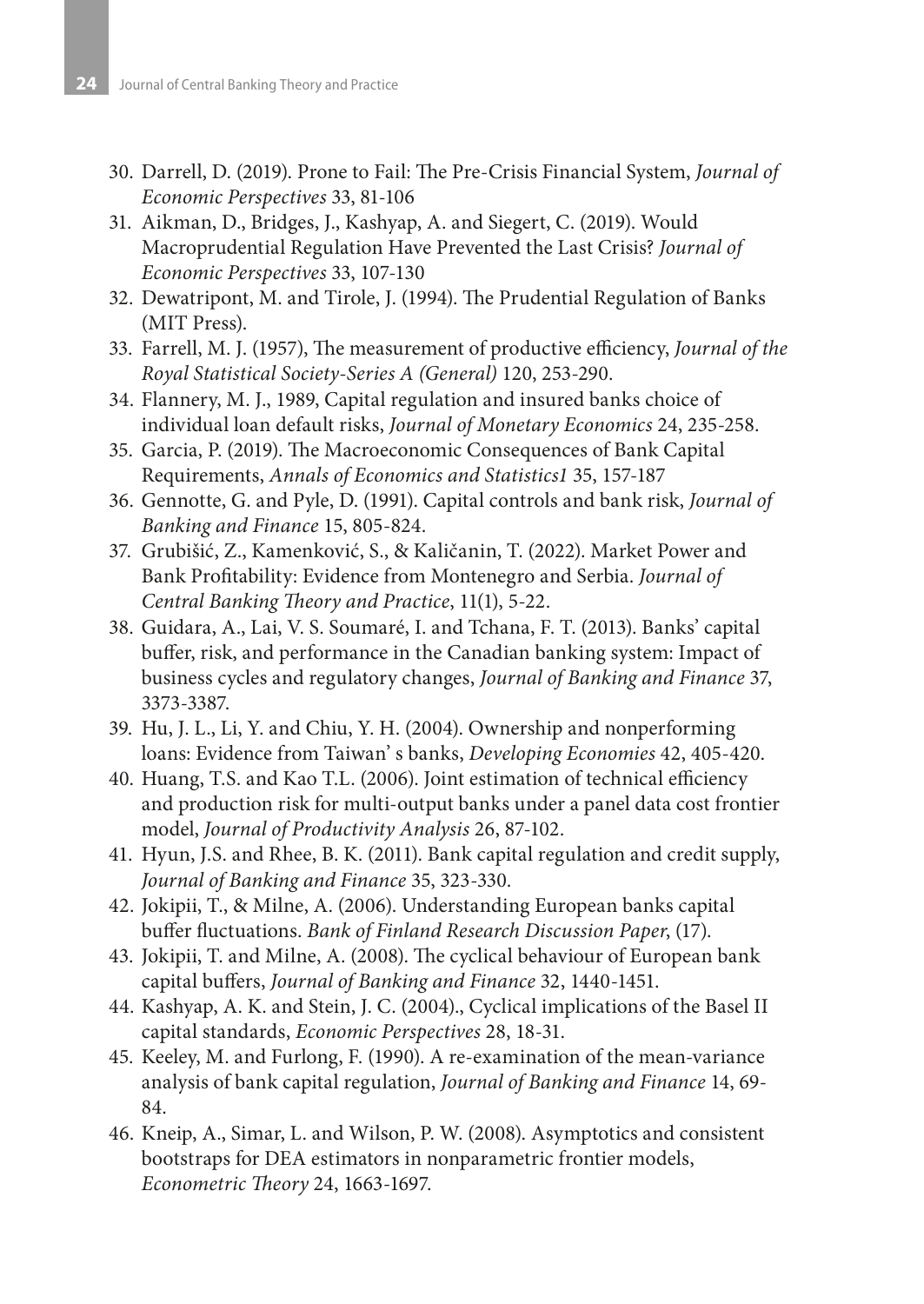- 47. Li, L. B. and Hu, J. L. (2010). Efficiency analysis of the regional railway in China: An application of DEA-tobit approach, *Journal of Information and Optimization Sciences* 31, 1071-1085.
- 48. Mercieca, S., Schaeck, K., & Wolfe, S. (2007). Small European banks: Benefits from diversification? *Journal of Banking & Finance*, 31(7), 1975- 1998.
- 49. Milne, A. (2002). Bank capital regulation as an incentive mechanism: Implications for portfolio choice. *Journal of Banking & Finance*, 26(1), 1-23.
- 50. Posner, E. A. (2015). How Do Bank Regulators Determine Capital-Adequacy Requirements, *The University of Chicago Law Review* 82, 1853-1895
- 51. Ogunmola, G. A., Wegayehu, E. and Wissale, M. (2020) An Empirical Validation of Learn from Home (LFH): A case of Covid-19 catalysed Online Distance Learning (ODL) in India and Morocco." *International Journal of Computer Applications in Technology* Vol. 66, No. 3-4, pp 267-278
- 52. Rime, B. (2001). Capital requirements bank behaviour: Empirical evidence from Switzerland, *Journal of Banking and Finance* 25, 789-805.
- 53. Greenwood, R. Hanson, S. G, Stein, J. C. Sunderam, A. and (2017). Strengthening and Streamlining Bank Capital Regulation, *Brookings Papers on Economic Activity*, 479-544
- 54. Rochet, J.C. (1992). Capital requirements and the behaviour of commercial banks, *European Economic Review* 36, 1137-1170.
- 55. Setiawan, R. Cavaliere, L.L., Koti, K. Ogunmola, G. A., Jalil, N. A., Kalyan Chakravarthi, M., Suman Rajest, S., Regin, R. and Singh S. (2021) The Artificial Intelligence and Inventory Effect on Banking Industrial Performance. *Turkish Online Journal of Qualitative Inquiry* (TOJQI), Volume 12, Issue 6, (8100-8125)
- 56. Seiford, L. M. and Zhu, J. (1999). Profitability and marketability of the top 55 U.S. commercial banks, *Management Science* 45, 1270-1288.
- 57. Sherman, D. and Gold, F. (1985). Bank branch operating efficiency: Evaluation with data envelopment analysis, *Journal of Banking and Finance* 9, 297-315.
- 58. Shim, J. (2010). Capital-Based regulation, portfolio risk, and capital determination: Empirical evidence from the U.S. property-liability insurers, *Journal of Banking and Finance* 34, 2450-2461.
- 59. Shobande, O. A. and Shodipe, O. T. (2021). Monetary policy interdependency in Fisher effect: A comparative evidence. *Journal of Central Banking Theory and Practice*, 10 (1), 203-226.
- 60. Simar, L. and Wilson, P. W. (2007). Estimation and inference in two-stage, semi-parametric models of productive efficiency, *Journal of Econometrics* 136, 31-64.